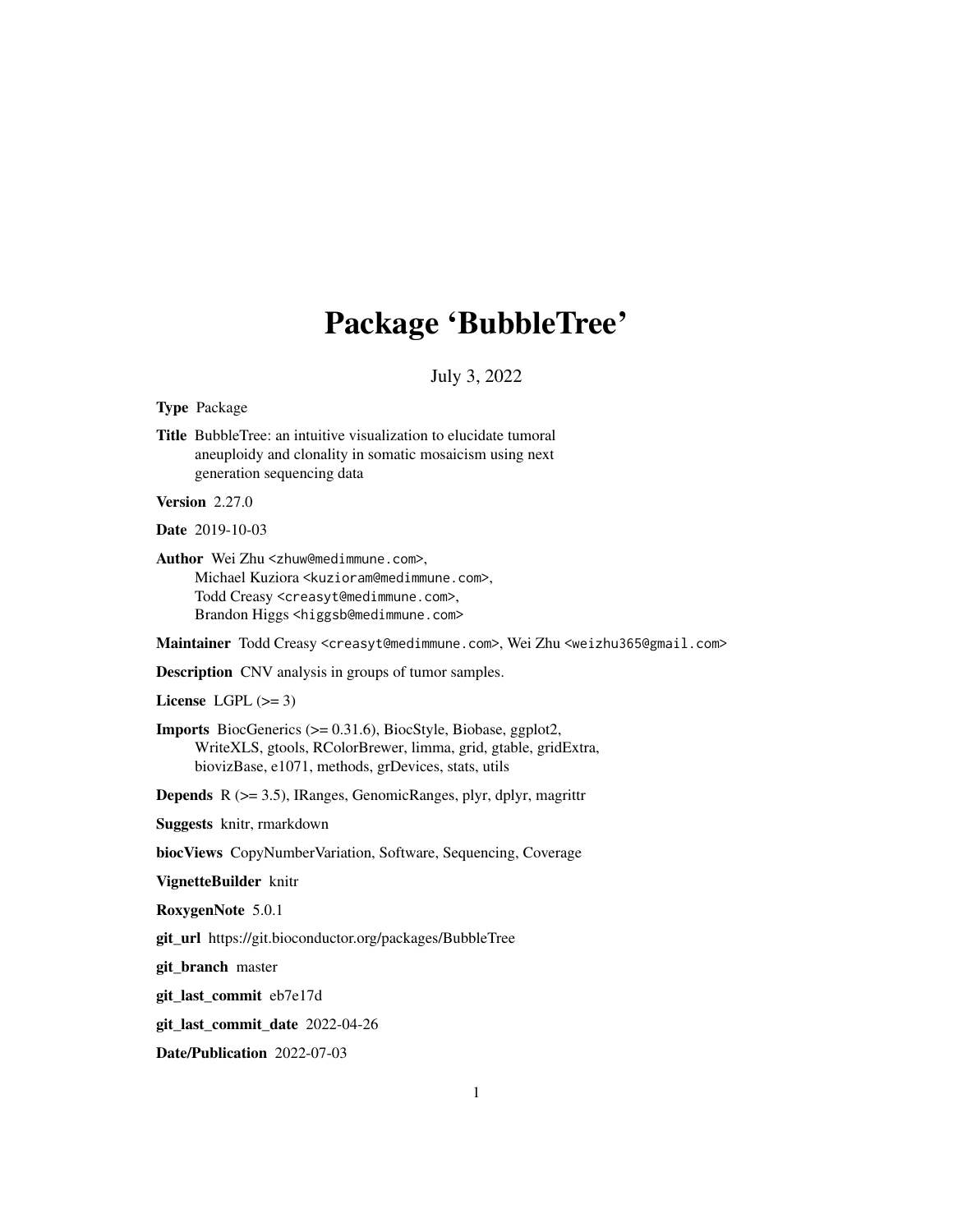# <span id="page-1-0"></span>R topics documented:

|                       | $\overline{2}$ |
|-----------------------|----------------|
| allCall.lst           | 3              |
|                       | $\overline{3}$ |
|                       | $\overline{4}$ |
|                       | $\overline{4}$ |
|                       | $\overline{4}$ |
|                       | 5              |
|                       | 6              |
|                       | $\overline{7}$ |
|                       | $\overline{7}$ |
|                       | 8              |
| <b>BTreePredictor</b> | 9              |
|                       | 9              |
| centromere.dat        | 9              |
|                       | 10             |
|                       | 10             |
|                       | 10             |
|                       | 11             |
|                       | 12             |
|                       | 13             |
| getTracks             | 14             |
|                       | 15             |
|                       | 16             |
|                       | 16             |
|                       | 17             |
|                       | 18             |
|                       | 20             |
|                       | 21             |
|                       | 21             |
|                       | 22             |
| snp.gr                | 23             |
|                       | 23             |
|                       | 24             |
| vol.genes             | 25             |
|                       | 25             |
|                       |                |
|                       | 27             |

## **Index**

all.somatic.lst  $all somatic. Ist$ 

## Description

A dataset containing pre-calculated BAF scores for annotated SNVs.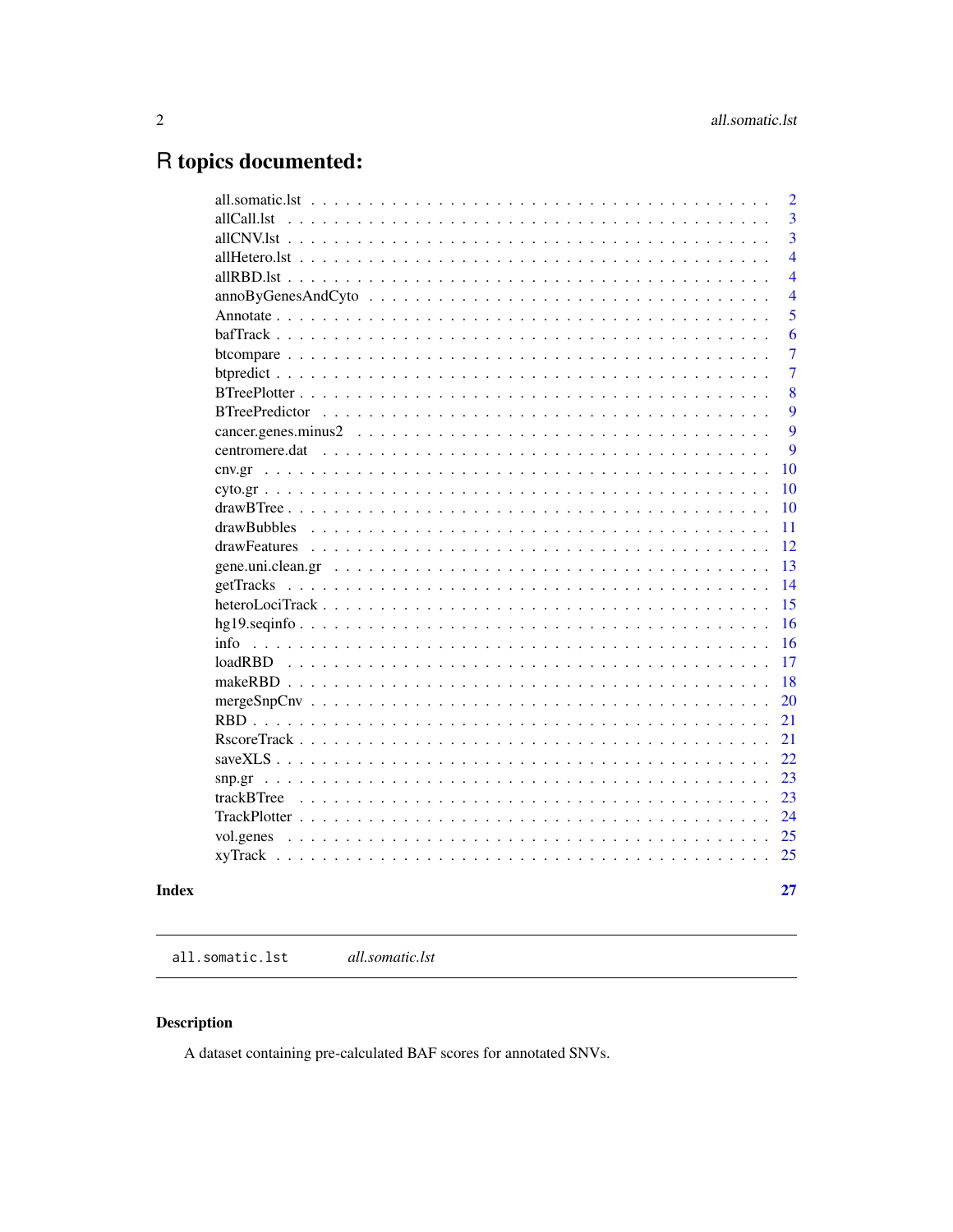#### <span id="page-2-0"></span>allCall.lst 3

### Format

S4 object with seqnames, genomic ranges, strand, BAF score

### Source

internal

allCall.lst *allCall.lst*

### Description

A dataset containing precalculated data from CNV segment analysis.

### Format

S4 object with rbd, rbd.adj, results

### Source

internal

allCNV.lst *allCNV.lst*

### Description

A dataset containing pre-calculated segment calls.

### Format

S4 object with seqnames, genomic ranges, num.mark, score

### Source

internal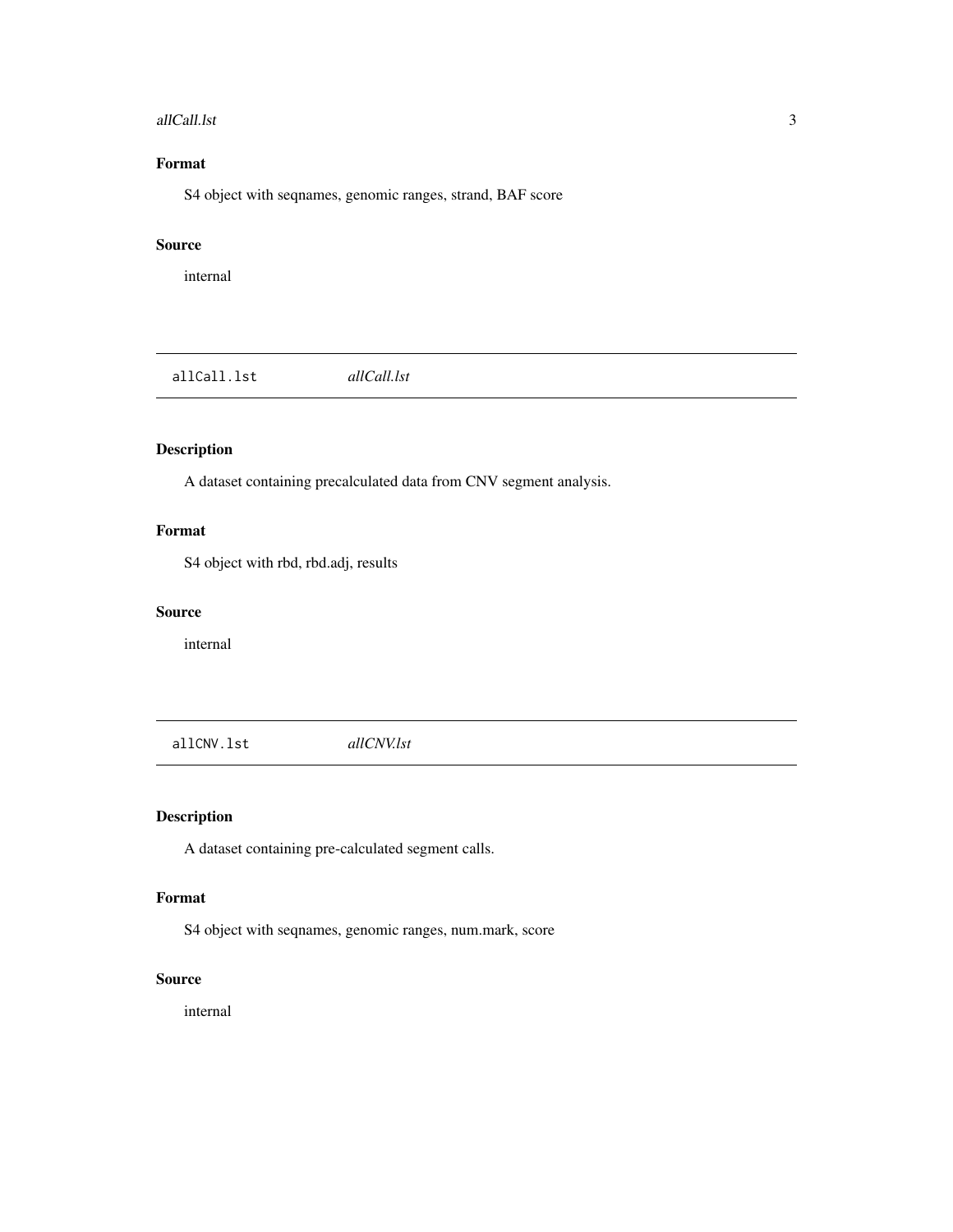<span id="page-3-0"></span>allHetero.lst *allHetero.lst*

#### Description

S4 GRanges dataset containing pre-calculated heterozygosity data.

### Format

S4

### Source

internal

allRBD.lst *allRBD.lst*

### Description

A dataset containing precalculated data from CNV segment analysis.

### Format

S4 object with rbd, rbd.adj

### Source

internal

annoByGenesAndCyto *annoByGenesAndCyto*

### Description

get annotation for genes and cytobands

#### Usage

annoByGenesAndCyto(.Object, chr, beg, end, critical.genes, gene.uni.clean.gr, cyto.gr)

```
## S4 method for signature 'Annotate'
annoByGenesAndCyto(.Object, chr, beg, end, critical.genes,
 gene.uni.clean.gr, cyto.gr)
```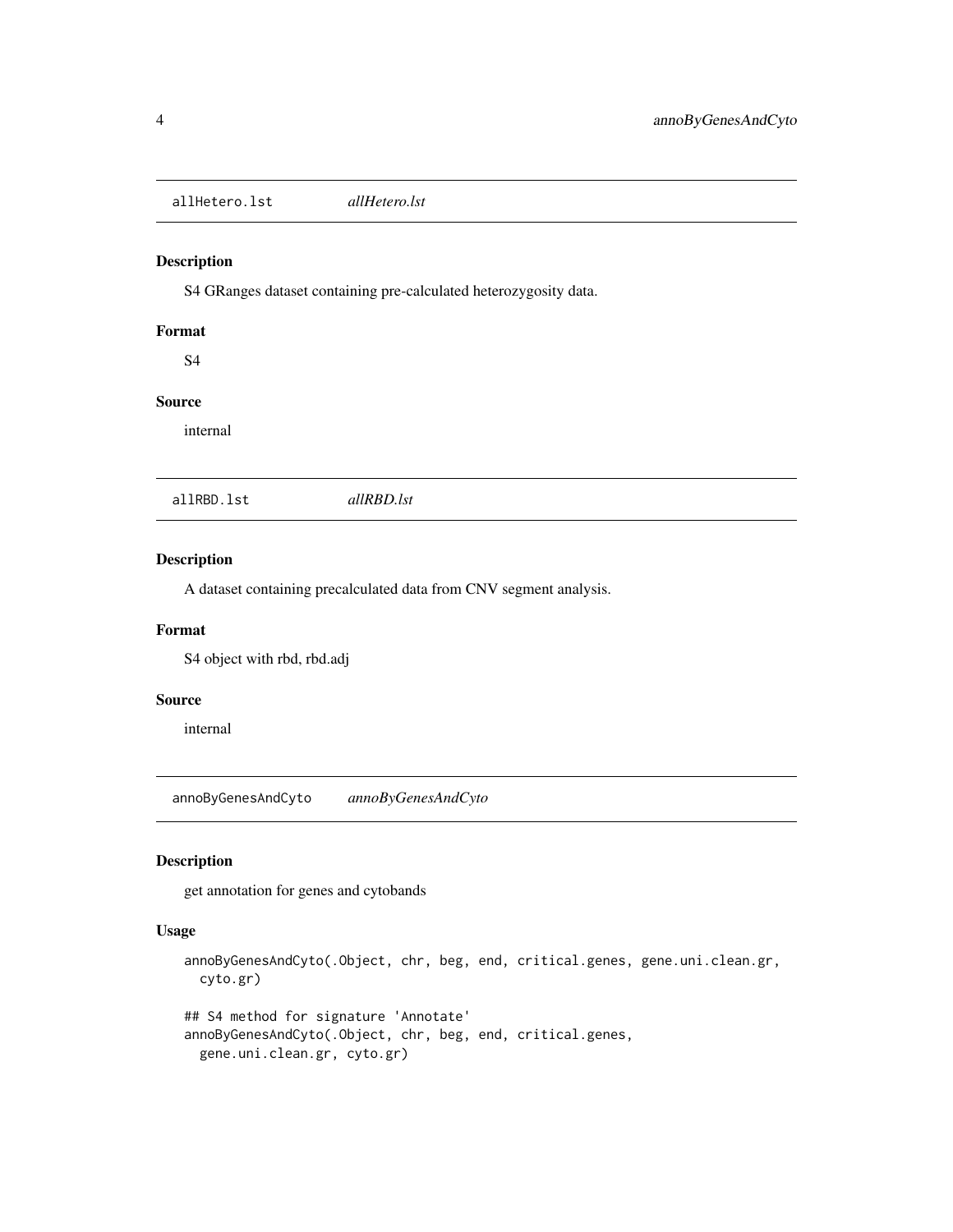#### <span id="page-4-0"></span>Annotate 5

#### Arguments

| the objet                            |
|--------------------------------------|
| the chromosome                       |
| genomic start coord                  |
| genomic end coord                    |
| critical.genes set of critical genes |
| gene.uni.clean.gr                    |
| gr object of genes                   |
| gr object of cyto positions          |
|                                      |

#### Value

list of annotation for genes and cytobands

### Examples

```
load(system.file("data", "allCall.lst.RData", package="BubbleTree"))
load(system.file("data", "cancer.genes.minus2.rda", package="BubbleTree"))
load(system.file("data", "vol.genes.rda", package="BubbleTree"))
load(system.file("data", "gene.uni.clean.gr.rda", package="BubbleTree"))
load(system.file("data", "cyto.gr.rda", package="BubbleTree"))
comm <- btcompare(vol.genes, cancer.genes.minus2)
btreeplotter <- new("BTreePlotter", branch.col="gray50")
annotator <-new("Annotate")
nn <- "sam2"
cc <- allCall.lst[[nn]]
z <- drawBTree(btreeplotter, cc@rbd.adj) +
    ggplot2::labs(title=sprintf("%s (%s)", nn, info(cc)))
out <- cc@result$dist %>%
    filter(seg.size \ge 0.1 ) %>%
    arrange(gtools::mixedorder(as.character(seqnames)), start)
ann <- annoByGenesAndCyto(annotator,
                   as.character(out$seqnames),
                   as.numeric(out$start),
                   as.numeric(out$end),
                   comm$comm,
                   gene.uni.clean.gr=gene.uni.clean.gr,
                   cyto.gr=cyto.gr)
```
Annotate *Annotate*

#### Description

Annotate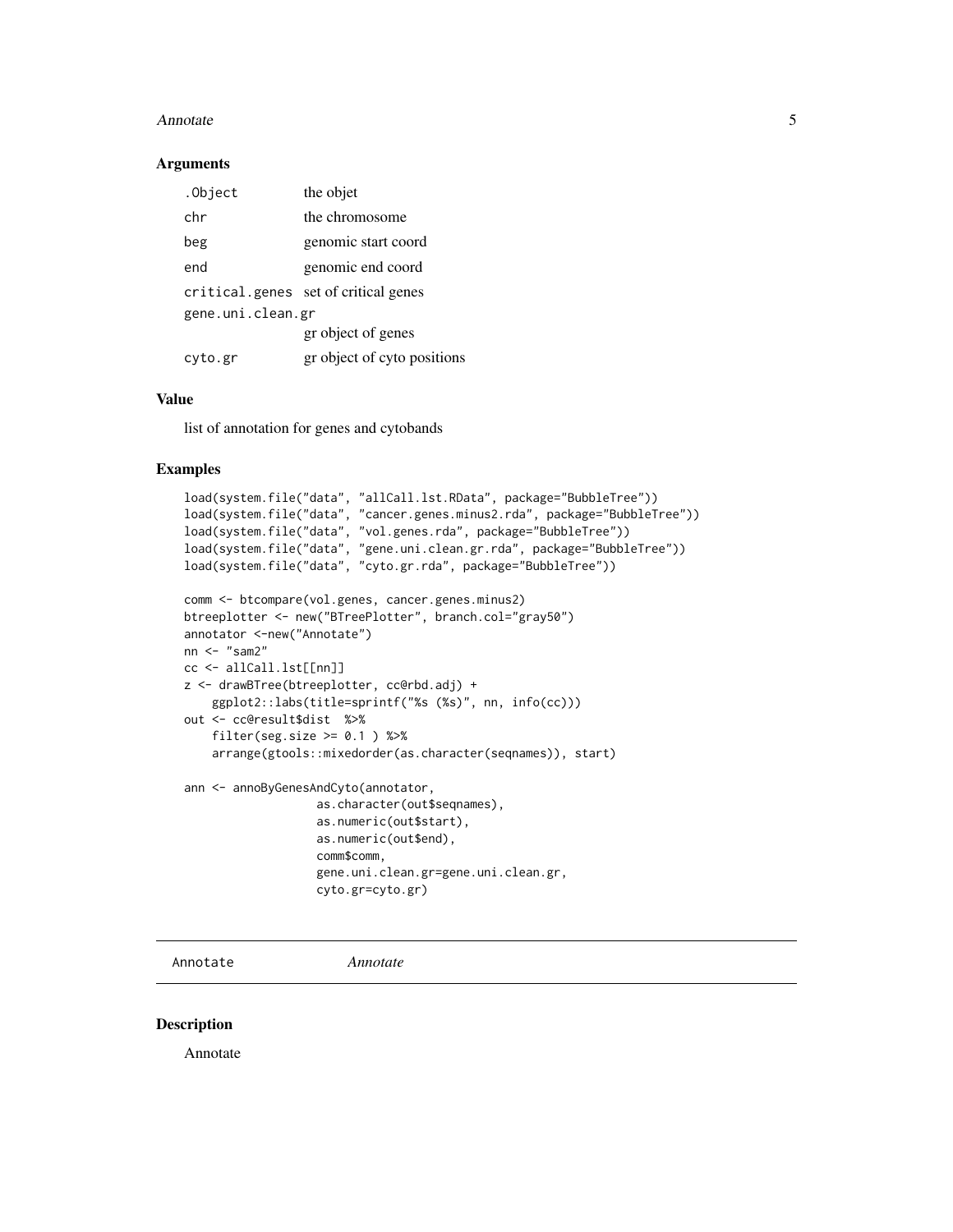#### Examples

```
annotate <- new("Annotate")
```

|  | bafTrack | bafTrack |
|--|----------|----------|
|--|----------|----------|

### Description

get the BAF track

#### Usage

```
bafTrack(.Object, result.dat, gr2, somatic.gr = NULL, min.prev = 0.15,
 cex = 1.2
```
## S4 method for signature 'TrackPlotter' bafTrack(.Object, result.dat, gr2, somatic.gr = NULL,  $min.prev = 0.15, cex = 1.2)$ 

### Arguments

| .Object    | the object                   |
|------------|------------------------------|
| result.dat | the result dataframe         |
| gr2        | the gr2 object               |
| somatic.gr | somatic gr object annotation |
| min.prev   | previous min                 |
| cex        | the cex                      |

#### Value

the highlighted BAF track

```
load(system.file("data", "allCall.lst.RData", package="BubbleTree"))
load(system.file("data", "centromere.dat.rda", package="BubbleTree"))
load(system.file("data", "all.somatic.lst.RData", package="BubbleTree"))
load(system.file("data", "hg19.seqinfo.rda", package="BubbleTree"))
trackplotter <- new("TrackPlotter")
gr2 = centromere.dat
nn <- "sam2"
p2 <- bafTrack(trackplotter,
               result.dat=allCall.lst[[nn]]@result,
               gr2=gr2,
               somatic.gr=all.somatic.lst[[nn]])
```
<span id="page-5-0"></span>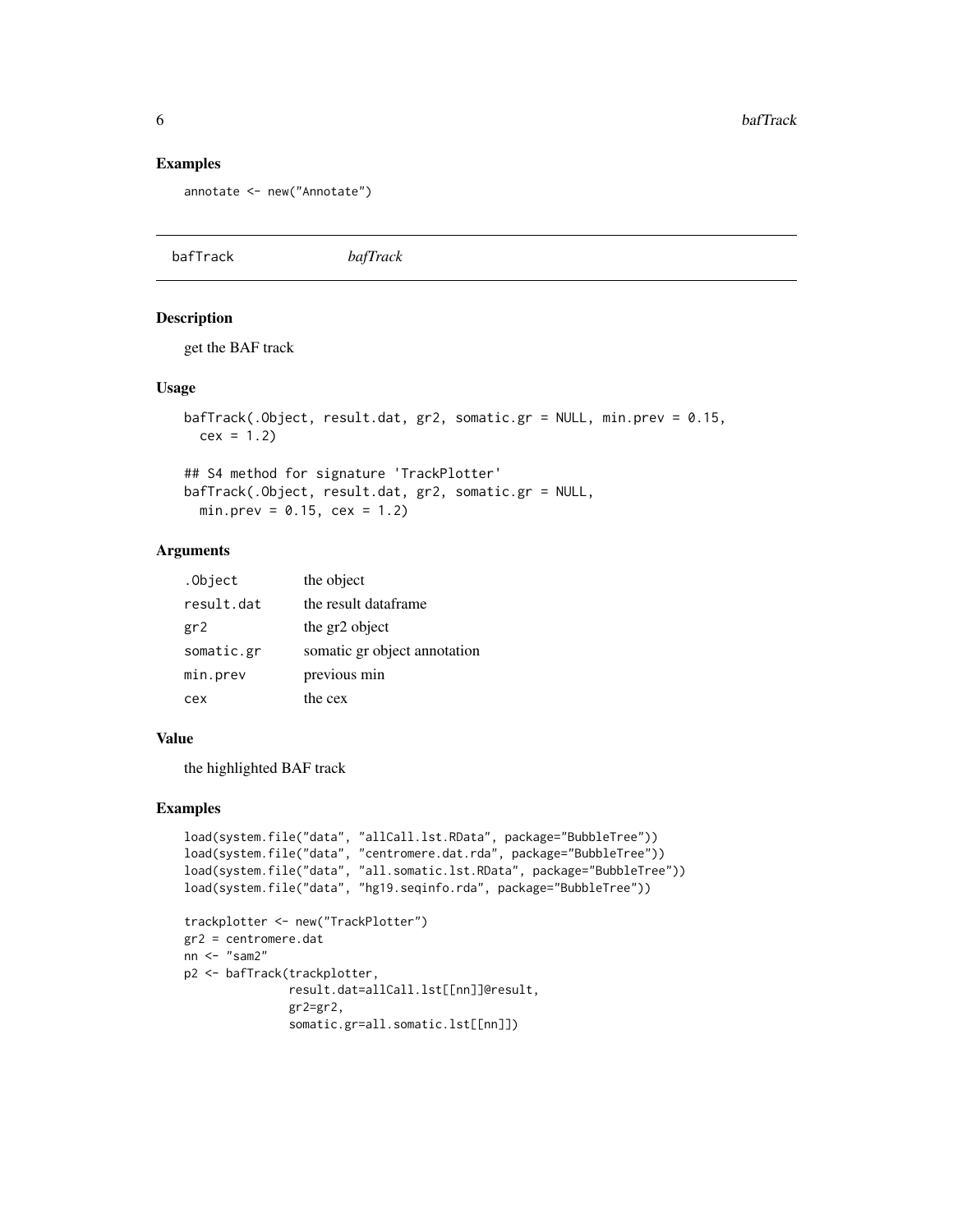<span id="page-6-0"></span>btcompare *btcompare*

### Description

btcompare

### Usage

btcompare(set1, set2)

### Arguments

| set1 | first set             |
|------|-----------------------|
| set2 | second set to compare |

### Value

combined, unique list of genes

#### Examples

```
load(system.file("data", "cancer.genes.minus2.rda", package="BubbleTree"))
load(system.file("data", "vol.genes.rda", package="BubbleTree"))
# 77 common cancer genes
```

```
comm <- btcompare(vol.genes, cancer.genes.minus2)
```
btpredict *btpredict*

### Description

btpredict

### Usage

btpredict(.Object)

## S4 method for signature 'BTreePredictor' btpredict(.Object)

### Arguments

. Object the object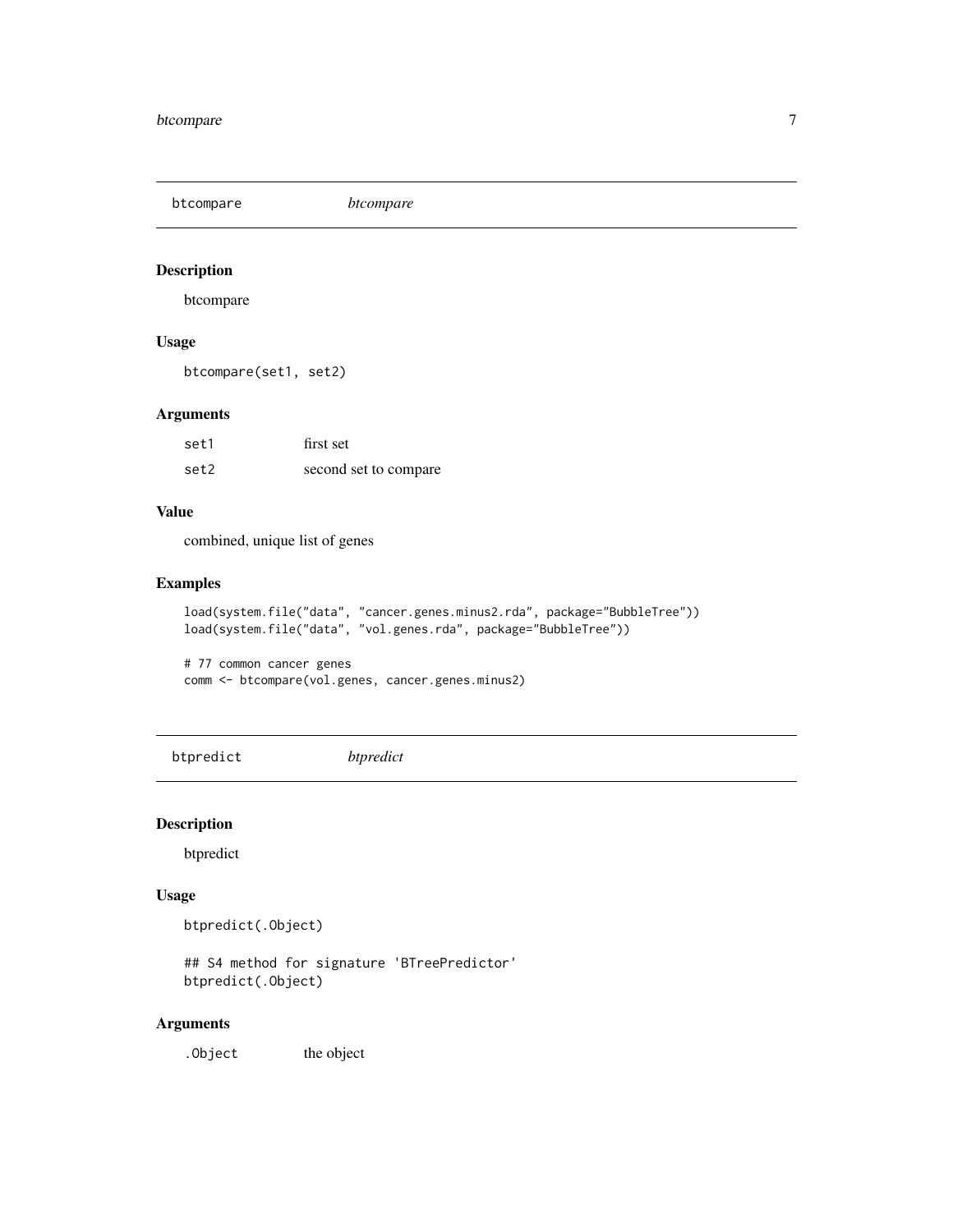### <span id="page-7-0"></span>Value

.Object populated with the predictions

### Examples

```
load(system.file("data", "allRBD.lst.RData", package="BubbleTree"))
btreepredictor <- new("BTreePredictor")
btreepredictor@config$cutree.h <- 0.15
high.ploidy <- rep(TRUE, length(allRBD.lst))
high.purity <- rep(TRUE, length(allRBD.lst))
high.ploidy[c("sam6",
              "ovary.wgs",
              "ovary.wes",
              "TCGA-06-0145-01A-01W-0224-08",
              "TCGA-13-1500-01A-01D-0472-01",
              "TCGA-AO-A0JJ-01A-11W-A071-09")] <- FALSE
high.purity[c("sam6", "ovary.wgs", "ovary.wes")] <- FALSE
rbd <- allRBD.lst[["sam6"]]
btreepredictor@config$high.ploidy <- high.ploidy["sam6"]
btreepredictor@config$high.purity <- high.purity["sam6"]
btreepredictor <- loadRBD(btreepredictor, rbd)
btreepredictor@config$min.segSize <- ifelse(max(btreepredictor@rbd$seg.size,
                                                na.rm=TRUE) < 0.4, 0.1, 0.4)
btreepredictor <- btpredict(btreepredictor)
cat(info(btreepredictor), "\n")
```
BTreePlotter *BTreePlotter*

### Description

**BTreePlotter** 

#### Examples

btreeplotter <- new("BTreePlotter")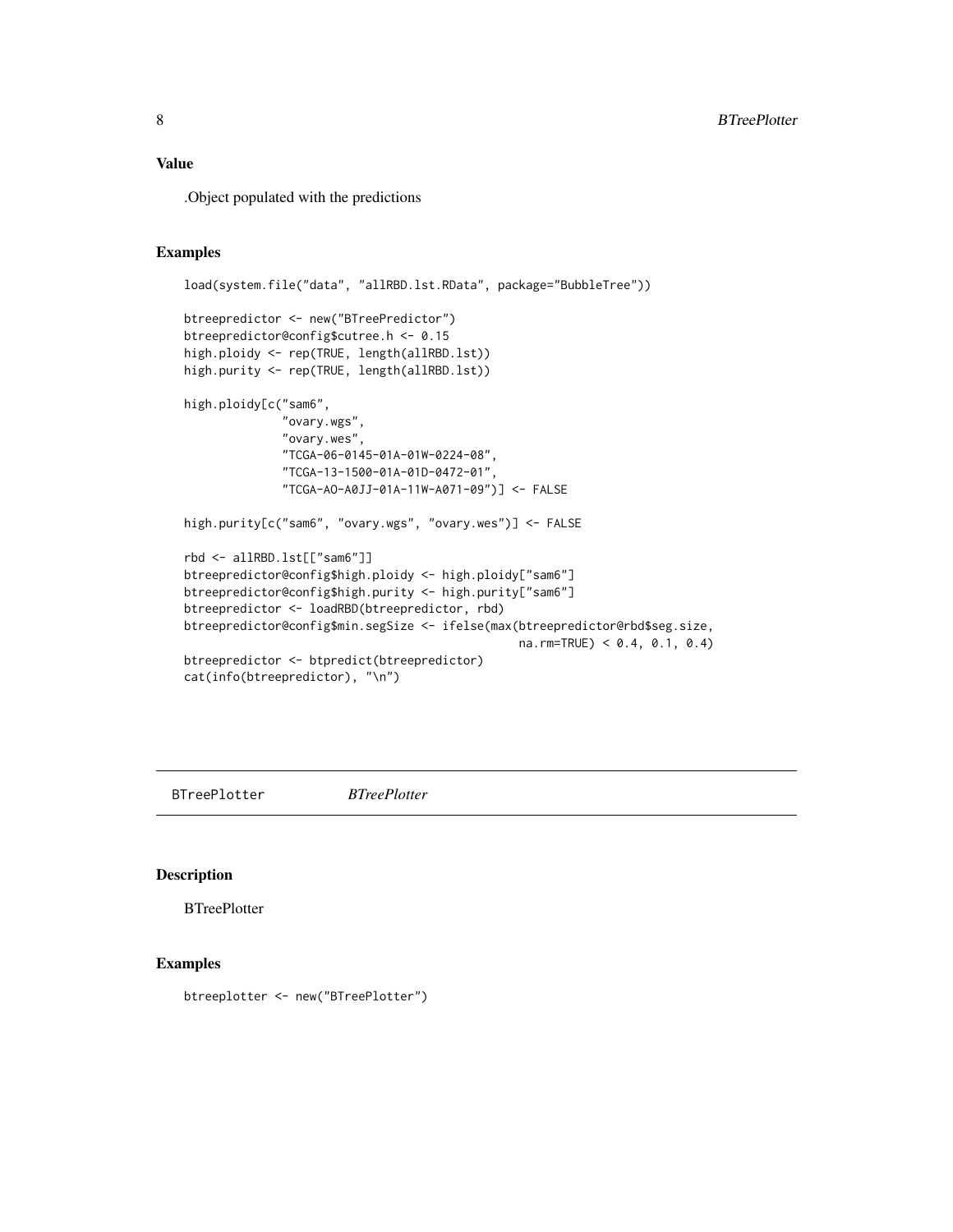<span id="page-8-0"></span>BTreePredictor *BTreePredictor*

### Description

**BTreePredictor** 

### Examples

btreepredictor <- new("BTreePredictor")

cancer.genes.minus2 *cancer.genes.minus2.rda*

### Description

A dataset containing a list of known cancer genes.

#### Format

list

#### Source

internal

centromere.dat *centromere.dat*

### Description

A dataset containing an annotated list of centromere locations.

#### Format

list

### Source

internal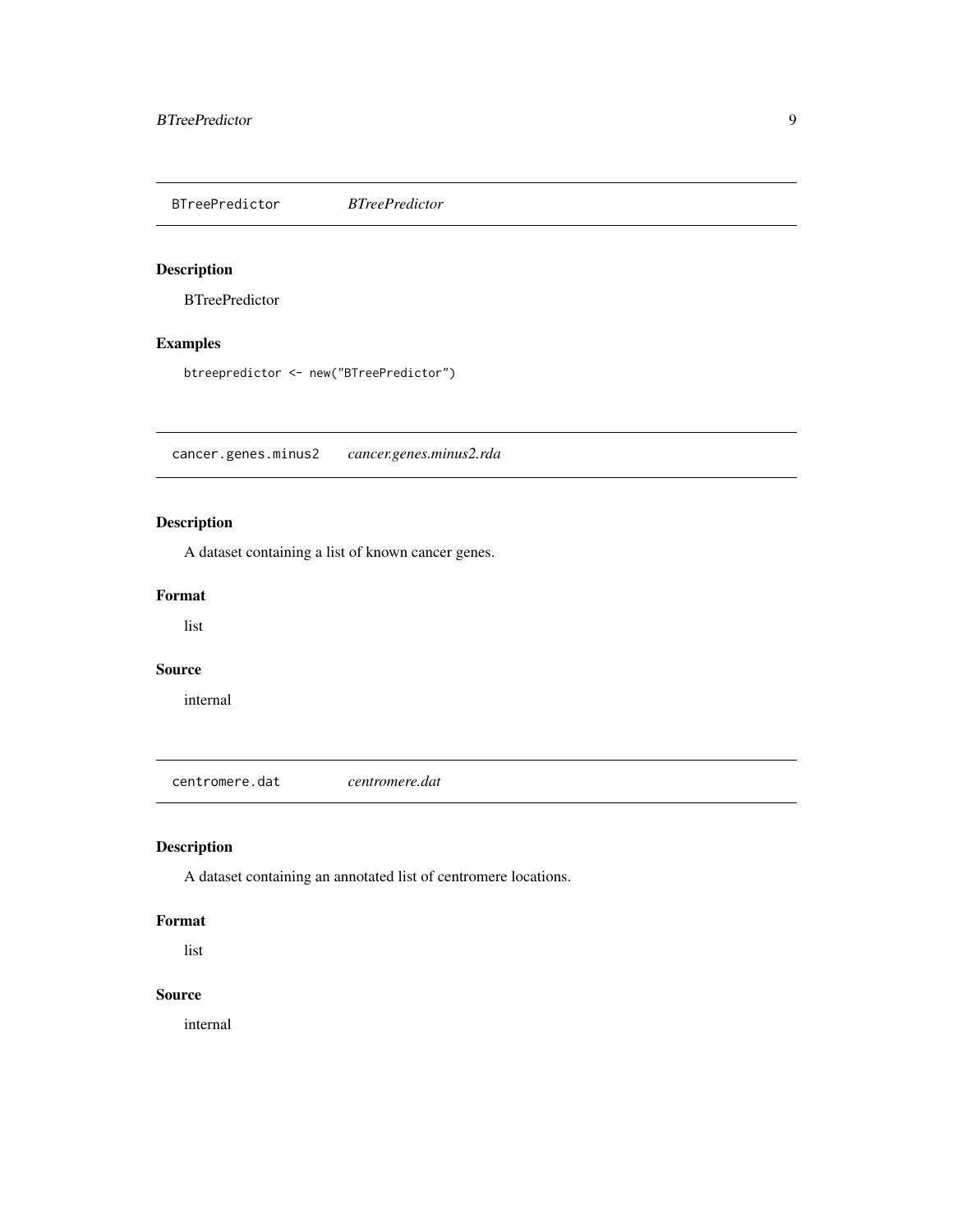<span id="page-9-0"></span>cnv.gr *cnv.gr*

#### Description

S4 GRanges object containing data on chromosomal locations with seqnames, genomic range, strand, name

### Format

S4

### Source

internal

cyto.gr *cyto.gr*

### Description

S4 GRanges object containing data on chromosomal locations with seqnames, genomic range, strand, name, gieStain.

#### Format

S4

#### Source

internal

drawBTree *drawBTree*

### Description

draw the BTree track

### Usage

drawBTree(.Object, rbd, size = 1)

## S4 method for signature 'BTreePlotter' drawBTree(.Object, rbd, size = 1)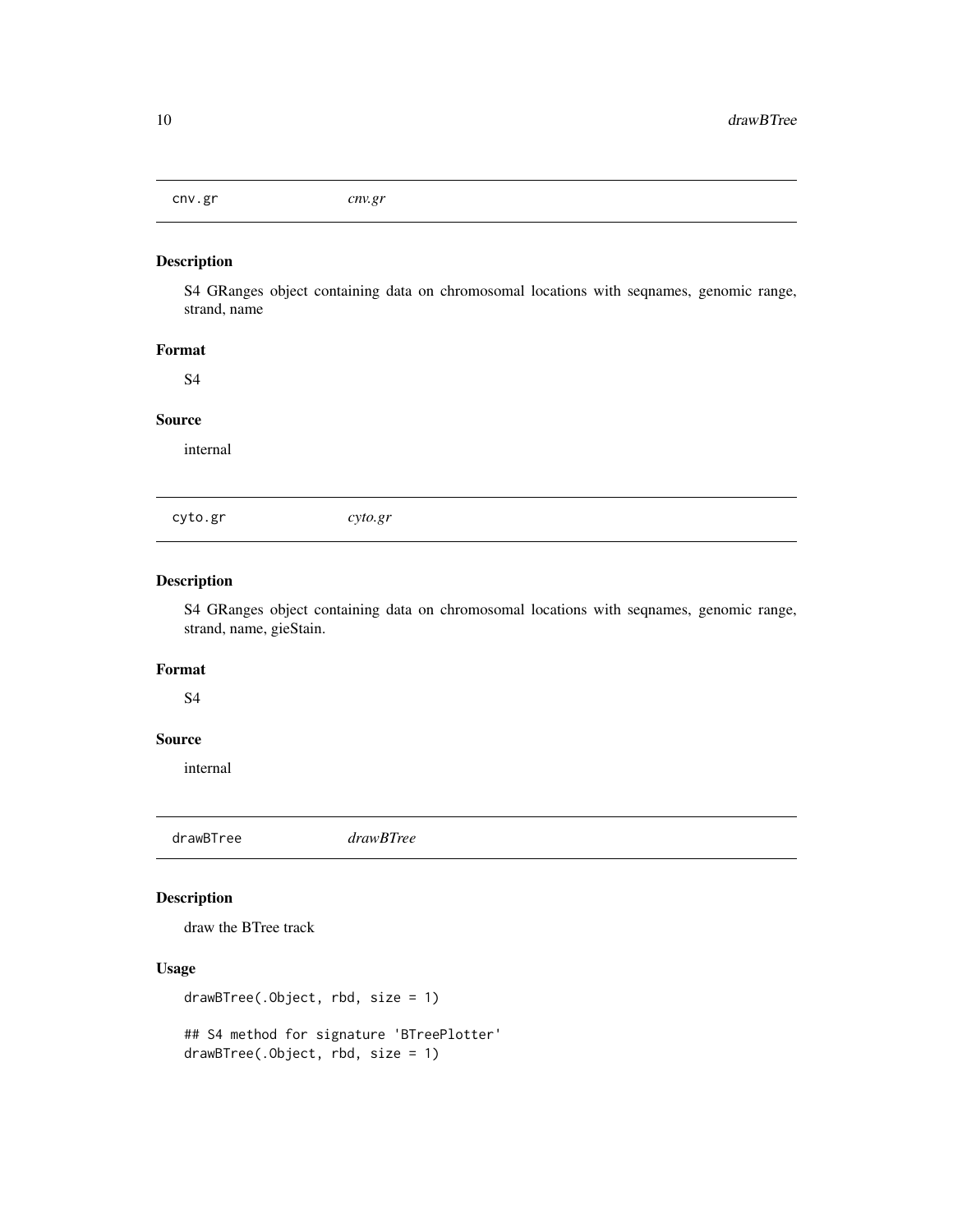#### <span id="page-10-0"></span>drawBubbles 11

#### Arguments

| .Object | the object     |
|---------|----------------|
| rbd     | the rbd object |
| size    | the size       |

### Value

draw the BTree track

#### Examples

```
load(system.file("data", "allCall.lst.RData", package="BubbleTree"))
load(system.file("data", "cancer.genes.minus2.rda", package="BubbleTree"))
load(system.file("data", "vol.genes.rda", package="BubbleTree"))
load(system.file("data", "gene.uni.clean.gr.rda", package="BubbleTree"))
load(system.file("data", "cyto.gr.rda", package="BubbleTree"))
# 77 common cancer genes
comm <- btcompare(vol.genes, cancer.genes.minus2)
btreeplotter <- new("BTreePlotter", branch.col="gray50")
annotator <-new("Annotate")
cc <- allCall.lst[["sam2"]]
z <- drawBTree(btreeplotter, cc@rbd.adj) +
    ggplot2::labs(title=sprintf("%s (%s)", "sam2", info(cc)))
```
drawBubbles *drawBubbles*

### Description

draw the Bubbles

#### Usage

```
drawBubbles(.Object, rbd, col = NULL)
```

```
## S4 method for signature 'BTreePlotter'
drawBubbles(.Object, rbd, col = "gray80")
```
#### Arguments

| .Object | the object     |
|---------|----------------|
| rbd     | the rbd object |
| col     | the col value  |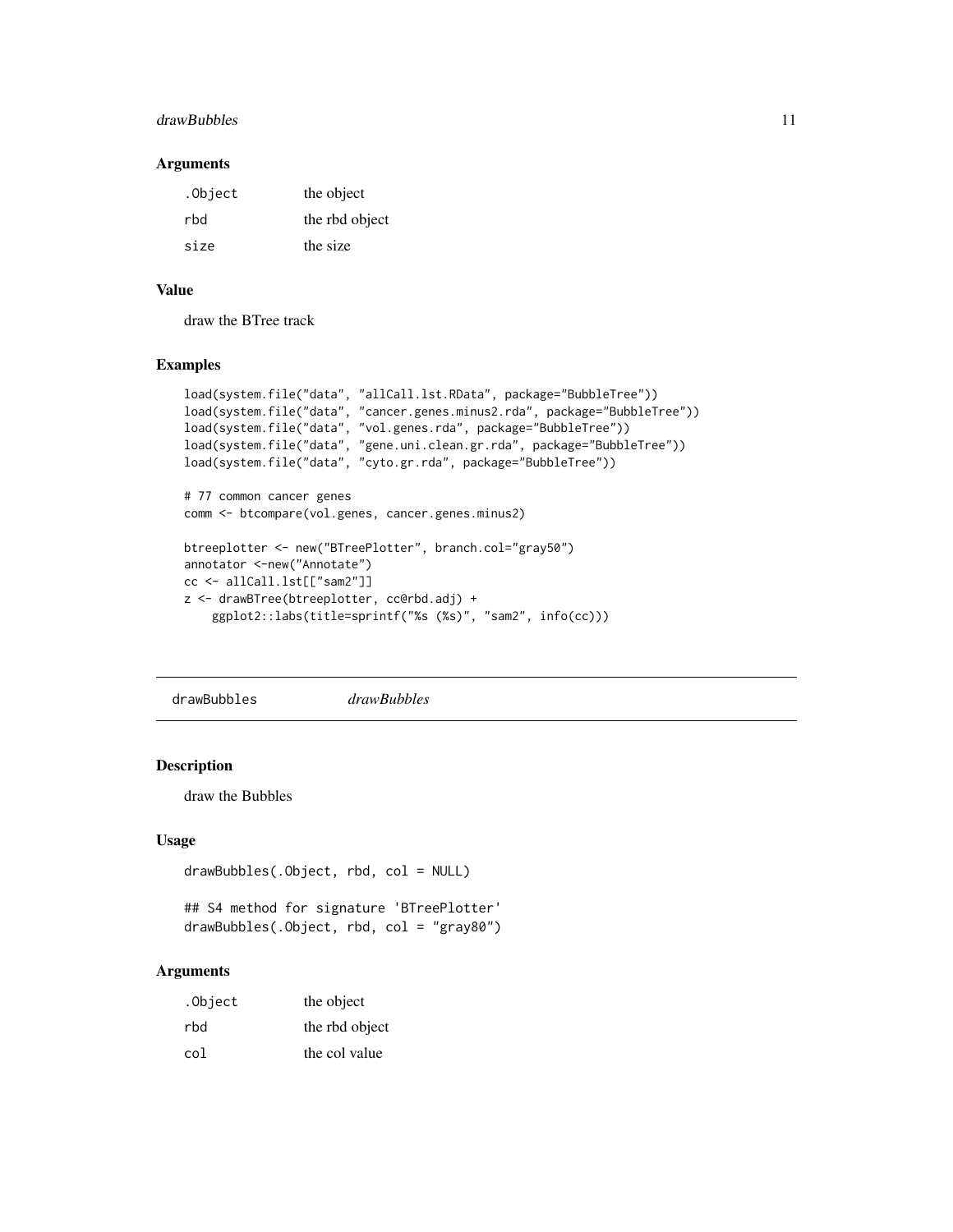### Value

draw the bubbles on the track

#### Examples

```
load(system.file("data", "allCall.lst.RData", package="BubbleTree"))
btreeplotter <- new("BTreePlotter", max.ploidy=5, max.size=10)
nn <- "sam2"
rbd1 <- allCall.lst[[nn]]@rbd
rbd2 <- allCall.lst[[nn]]@rbd.adj
arrows <- trackBTree(btreeplotter, rbd1, rbd2, min.srcSize=0.01,
                     min.trtSize=0.01)
btree <- drawBTree(btreeplotter, rbd1) +
    drawBubbles(btreeplotter, rbd2, "gray80") + arrows
```
drawFeatures *drawFeatures*

### Description

draw the features

#### Usage

drawFeatures(.Object, rbd, col = NULL)

```
## S4 method for signature 'BTreePlotter'
drawFeatures(.Object, rbd, col = "black")
```
#### Arguments

| .Object | the object     |
|---------|----------------|
| rbd     | the rbd object |
| col     | the col value  |

#### Value

draw the annotation on the track

```
load(system.file("data", "allCall.lst.RData", package="BubbleTree"))
load(system.file("data", "cancer.genes.minus2.rda", package="BubbleTree"))
load(system.file("data", "vol.genes.rda", package="BubbleTree"))
load(system.file("data", "gene.uni.clean.gr.rda", package="BubbleTree"))
load(system.file("data", "cyto.gr.rda", package="BubbleTree"))
```
<span id="page-11-0"></span>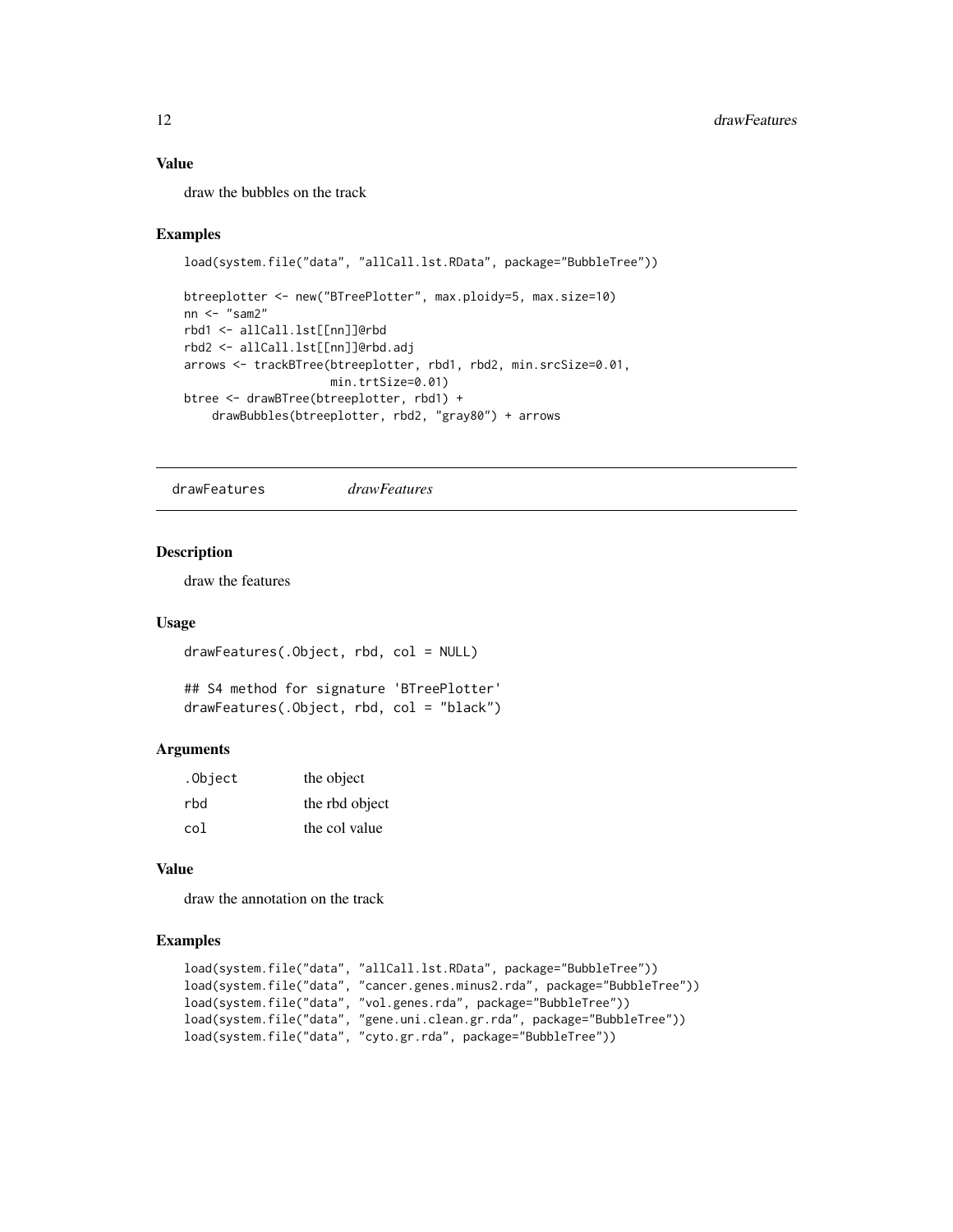```
# 77 common cancer genes merged from 2 sets
comm <- btcompare(vol.genes, cancer.genes.minus2)
btreeplotter <- new("BTreePlotter", branch.col="gray50")
annotator <- new("Annotate")
nn <- "sam12"
cc <- allCall.lst[[nn]]
z <- drawBTree(btreeplotter, cc@rbd.adj) +
    ggplot2::labs(title=sprintf("%s (%s)", nn, info(cc)))
out <- cc@result$dist %>% filter(seg.size >= 0.1 ) %>%
    arrange(gtools::mixedorder(as.character(seqnames)), start)
ann \leq with(out, {
    annoByGenesAndCyto(annotator,
                       as.character(out$seqnames),
                       as.numeric(out$start),
                       as.numeric(out$end),
                       comm$comm,
                       gene.uni.clean.gr=gene.uni.clean.gr,
                       cyto.gr=cyto.gr)
})
out$cyto <- ann$cyto
out$genes <- ann$ann
v <- z + drawFeatures(btreeplotter, out)
print(v)
```
gene.uni.clean.gr *gene.uni.clean.gr*

#### Description

S4 GRanges object containing human gene annotation with seqnames, genomic coordinates, stand, gene.sybmol.

#### Format

S4

### Source

internal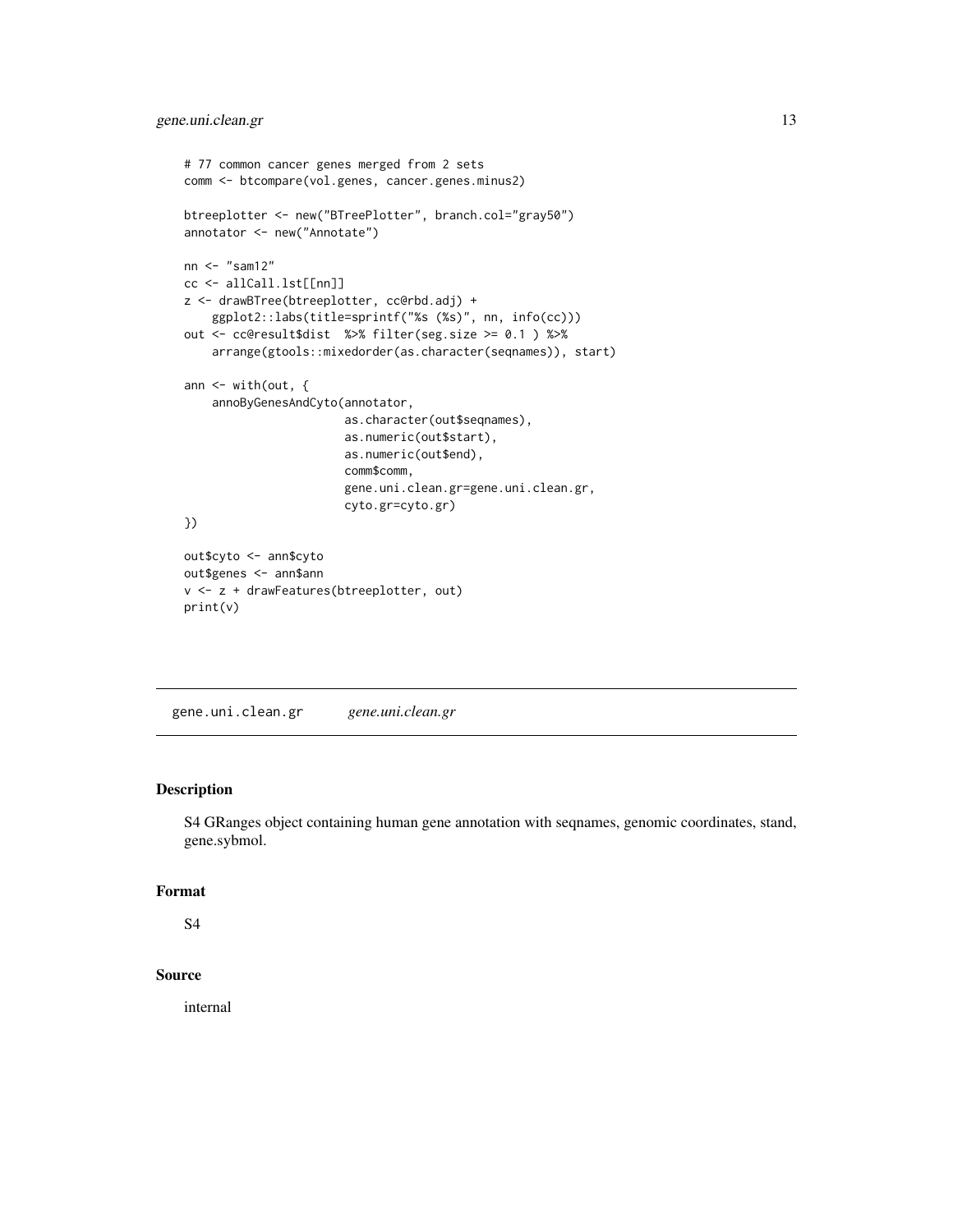<span id="page-13-0"></span>getTracks *getTracks*

### Description

get all tracks

### Usage

 $getTracks(p1, p2, title = "")$ 

#### Arguments

| .p1   | set 1     |
|-------|-----------|
| p2    | set 2     |
| title | the title |

#### Value

all of the requested tracks

```
load(system.file("data", "allCall.lst.RData", package="BubbleTree"))
load(system.file("data", "centromere.dat.rda", package="BubbleTree"))
load(system.file("data", "all.somatic.lst.RData", package="BubbleTree"))
load(system.file("data", "hg19.seqinfo.rda", package="BubbleTree"))
trackplotter <- new("TrackPlotter")
gr2 = centromere.dat
nn <- "sam2"
ymax <- ifelse(nn %in% c("lung.wgs", "lung.wes"), 9, 4.3)
p1 <- xyTrack(trackplotter,
              result.dat=allCall.lst[[nn]]@result,
              gr2=gr2,
              ymax=ymax) + ggplot2::labs(title=nn)
p2 <- bafTrack(trackplotter,
               result.dat=allCall.lst[[nn]]@result,
               gr2=gr2,
               somatic.gr=all.somatic.lst[[nn]])
t1 <- getTracks(p1, p2)
```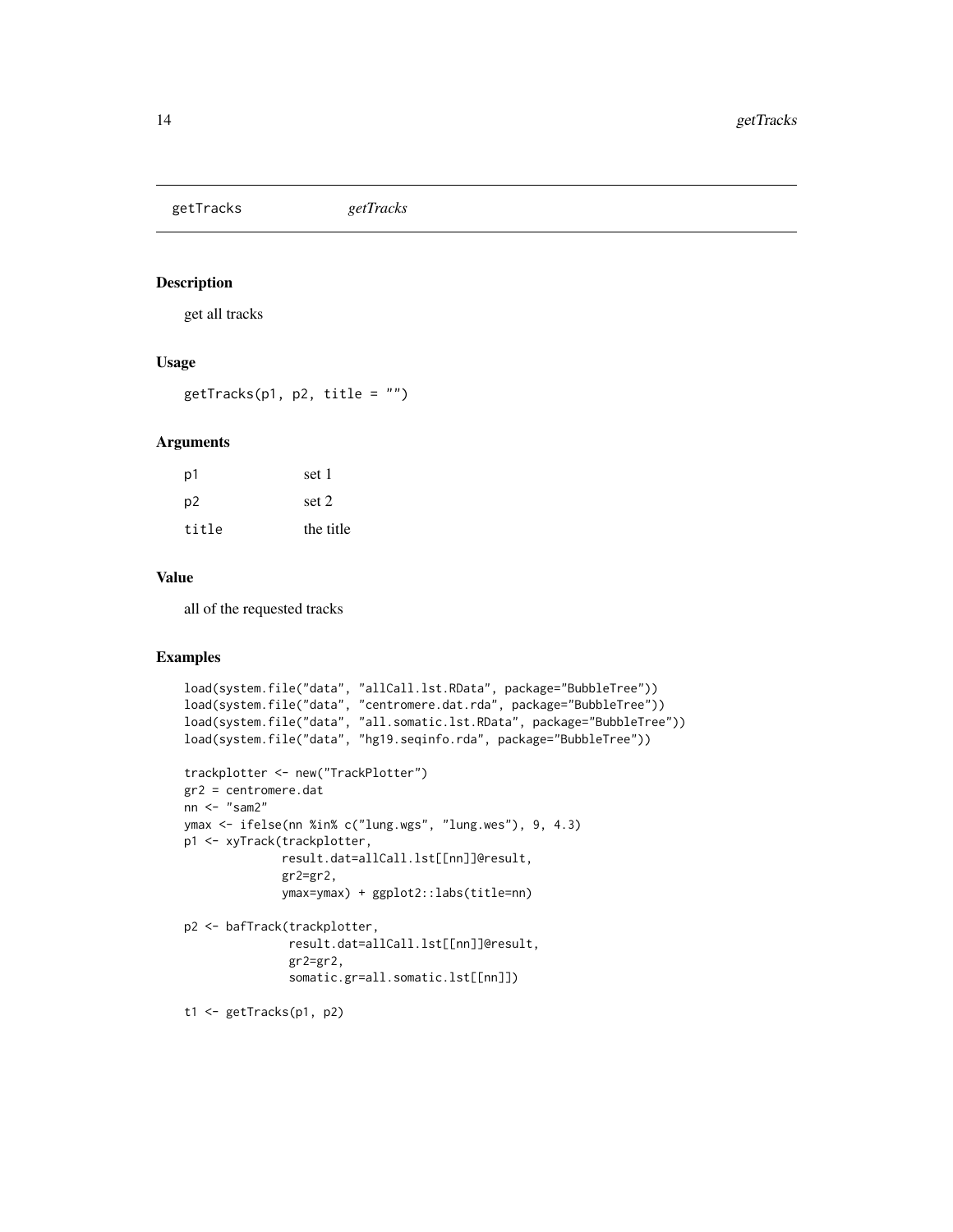#### <span id="page-14-0"></span>Description

get the heteroLoci track

### Usage

```
heteroLociTrack(.Object, result.dat, gr2, hetero.gr = NULL, min.prev = 0.15,
 ymax = 4.3, cex = 0.5)
```
## S4 method for signature 'TrackPlotter' heteroLociTrack(.Object, result.dat, gr2, hetero.gr = NULL, min.prev =  $0.15$ , ymax =  $4.3$ , cex =  $0.5$ )

### Arguments

| .Object    | the object        |
|------------|-------------------|
| result dat | the results       |
| gr2        | the gr2 object    |
| hetero.gr  | hetero annotation |
| min.prev   | previous min      |
| ymax       | max y             |
| cex        | the cex           |

#### Value

the highlightted heterozygosity track

```
load(system.file("data", "allCall.lst.RData", package="BubbleTree"))
load(system.file("data", "centromere.dat.rda", package="BubbleTree"))
load(system.file("data", "allHetero.lst.RData", package="BubbleTree"))
load(system.file("data", "hg19.seqinfo.rda", package="BubbleTree"))
```

```
trackplotter <- new("TrackPlotter")
gr2 = centromere.dat
nn <- "sam2"
z1 <- heteroLociTrack(trackplotter, allCall.lst[[nn]]@result,
                      gr2, allHetero.lst[[nn]])
```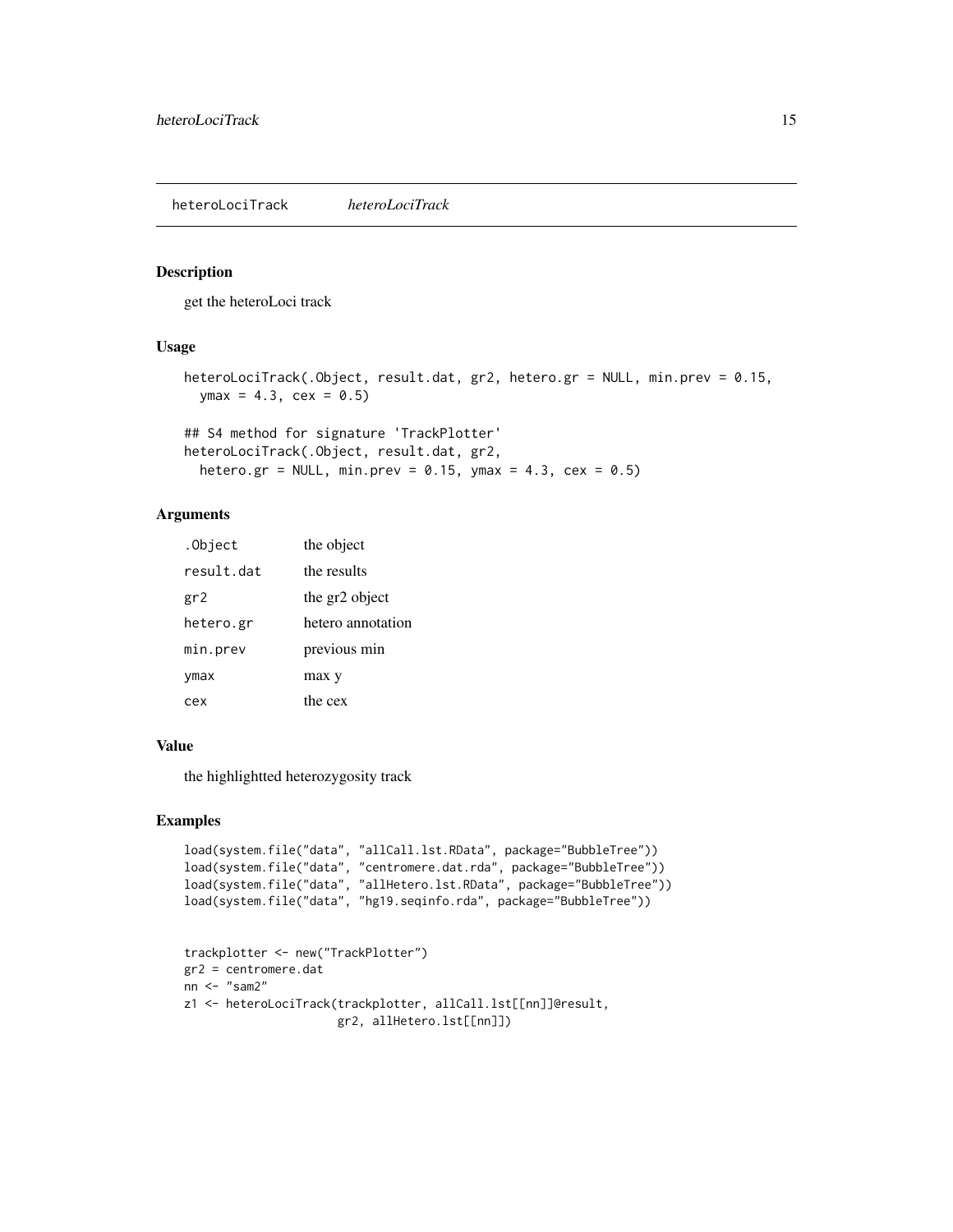<span id="page-15-0"></span>hg19.seqinfo *hg19.seqinfo.Rd*

### Description

Seqinfo object containing names and lengths of each chromosome of the human genome.

### Format

Seqinfo

### Source

internal

info *info*

#### Description

info

### Usage

info(.Object)

## S4 method for signature 'BTreePredictor' info(.Object)

### Arguments

. Object the object

#### Value

print out info of prediction data

### Examples

load(system.file("data", "allRBD.lst.RData", package="BubbleTree"))

```
btreepredictor <- new("BTreePredictor")
btreepredictor@config$cutree.h <- 0.15
```

```
high.ploidy <- rep(TRUE, length(allRBD.lst))
high.purity <- rep(TRUE, length(allRBD.lst))
```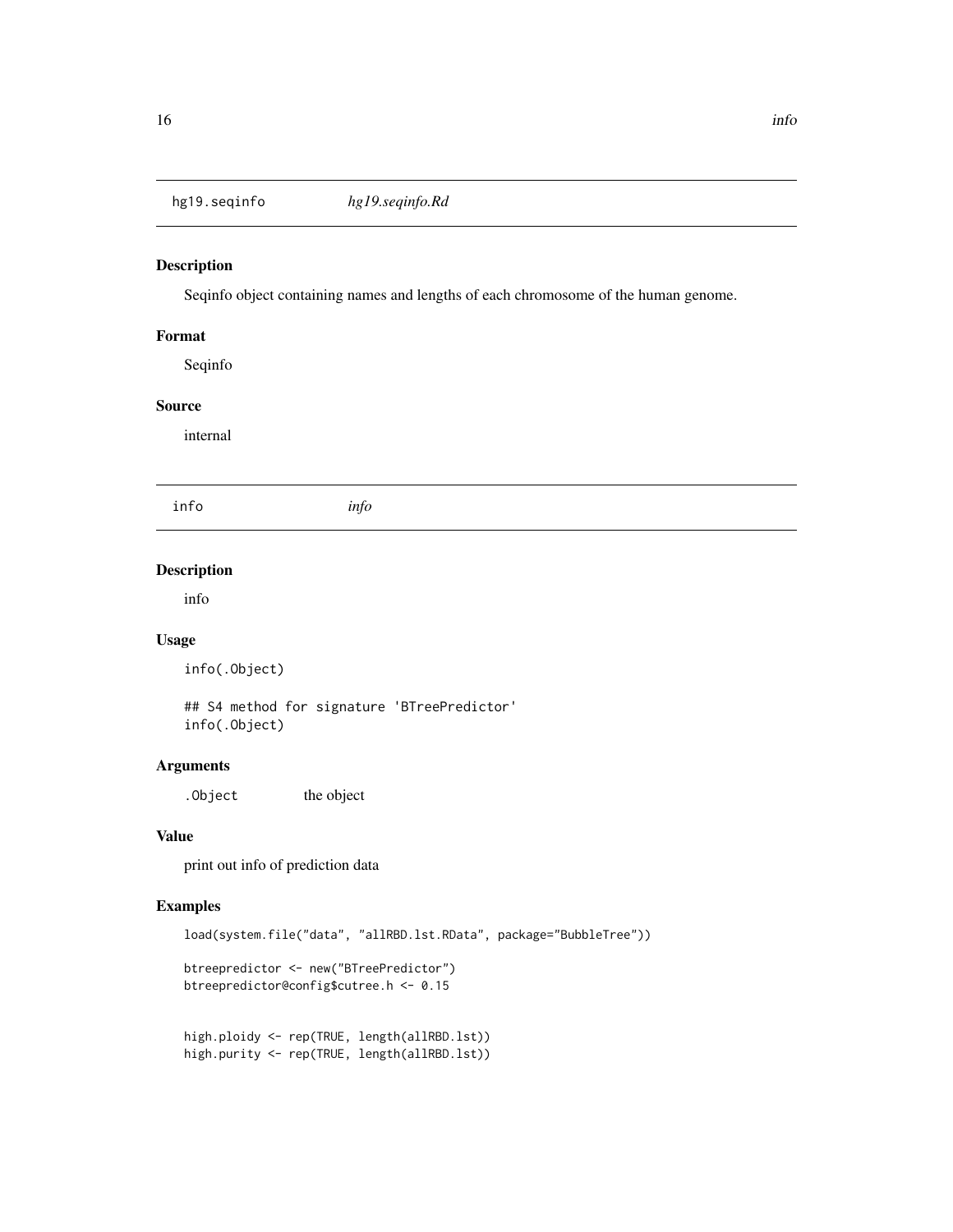#### <span id="page-16-0"></span>loadRBD 17

```
high.ploidy[c("sam6",
              "ovary.wgs",
              "ovary.wes",
              "TCGA-06-0145-01A-01W-0224-08",
              "TCGA-13-1500-01A-01D-0472-01",
              "TCGA-AO-A0JJ-01A-11W-A071-09")] <- FALSE
high.purity[c("sam6", "ovary.wgs", "ovary.wes")] <- FALSE
nn <- "sam6"
rbd <- allRBD.lst[[nn]]
btreepredictor@config$high.ploidy <- high.ploidy[nn]
btreepredictor@config$high.purity <- high.purity[nn]
btreepredictor <- loadRBD(btreepredictor, rbd)
btreepredictor@config$min.segSize <- ifelse(max(btreepredictor@rbd$seg.size,
                                                na.rm=TRUE) < 0.4, 0.1, 0.4)
btreepredictor <- btpredict(btreepredictor)
cat(info(btreepredictor), "\n")
```
loadRBD *loadRBD*

#### Description

load the RBD data

### Usage

```
loadRBD(.Object, rbd, total.mark = NA)
```

```
## S4 method for signature 'BTreePredictor'
loadRBD(.Object, rbd, total.mark = NA)
```
#### Arguments

| .Object    | the object |
|------------|------------|
| rbd        | rbd object |
| total.mark | total mark |

#### Value

.Object populated with the RBD list with updated segment size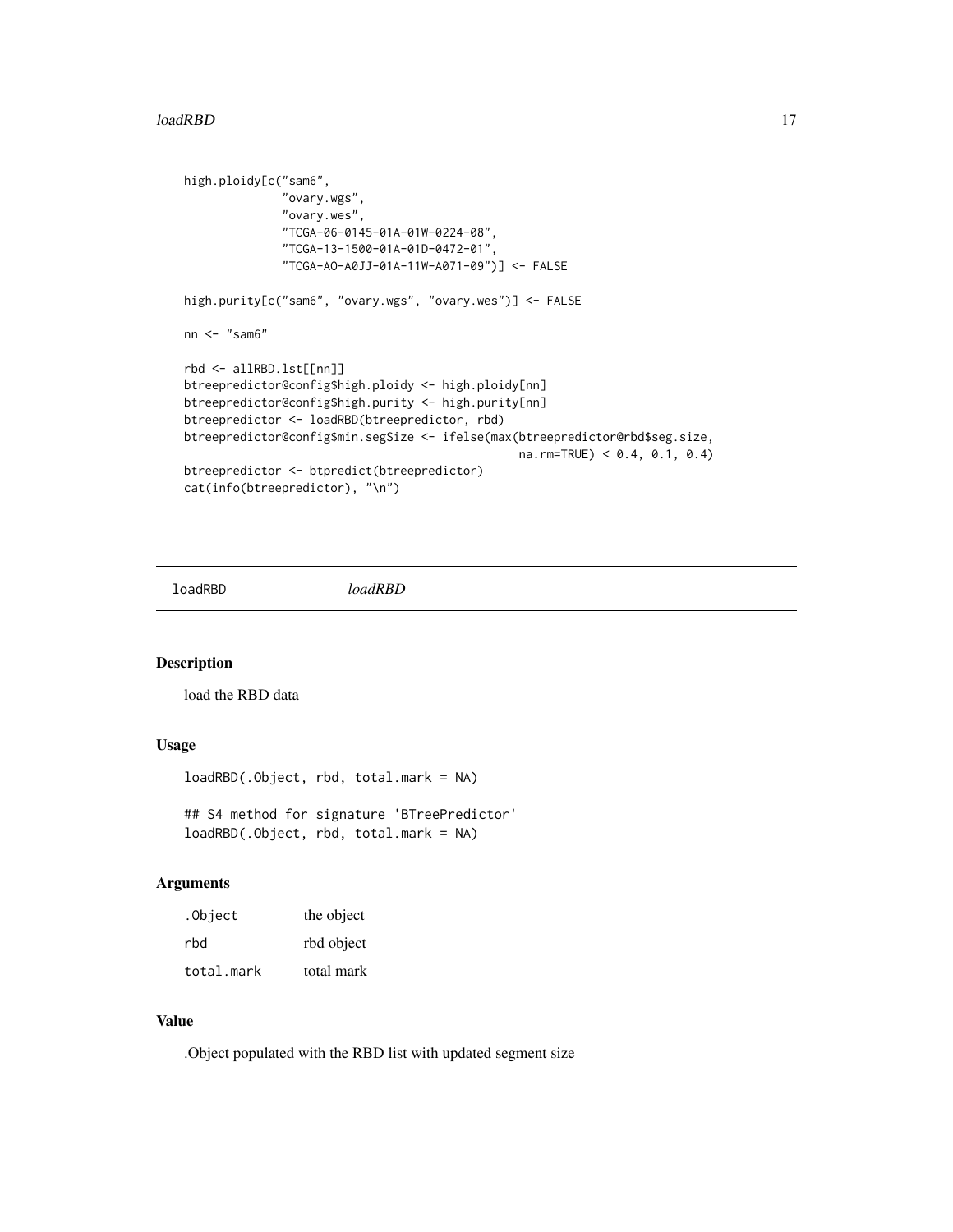### Examples

```
load(system.file("data", "allRBD.lst.RData", package="BubbleTree"))
btreepredictor <- new("BTreePredictor")
btreepredictor@config$cutree.h <- 0.15
high.ploidy <- rep(TRUE, length(allRBD.lst))
high.purity <- rep(TRUE, length(allRBD.lst))
high.ploidy[c("sam6",
              "ovary.wgs",
              "ovary.wes",
              "TCGA-06-0145-01A-01W-0224-08",
              "TCGA-13-1500-01A-01D-0472-01",
              "TCGA-AO-A0JJ-01A-11W-A071-09")] <- FALSE
high.purity[c("sam6", "ovary.wgs", "ovary.wes")] <- FALSE
nn <- "sam6"
rbd <- allRBD.lst[[nn]]
btreepredictor@config$high.ploidy <- high.ploidy[nn]
btreepredictor@config$high.purity <- high.purity[nn]
btreepredictor <- loadRBD(btreepredictor, rbd)
```
makeRBD *makeRBD*

#### Description

make the RBD object

#### Usage

```
makeRBD(.Object, ...)
```

```
## S4 method for signature 'RBD'
makeRBD(.Object, snp.gr, cnv.gr, unimodal.kurtosis = -0.1)
```
#### Arguments

| .Object           | the object                      |  |
|-------------------|---------------------------------|--|
|                   | other input (not needed)        |  |
| snp.gr            | <b>SNP</b> GenomicRanges object |  |
| cnv.gr            | CNV GenomicRanges object        |  |
| unimodal.kurtosis |                                 |  |
|                   | kurtosis                        |  |

<span id="page-17-0"></span>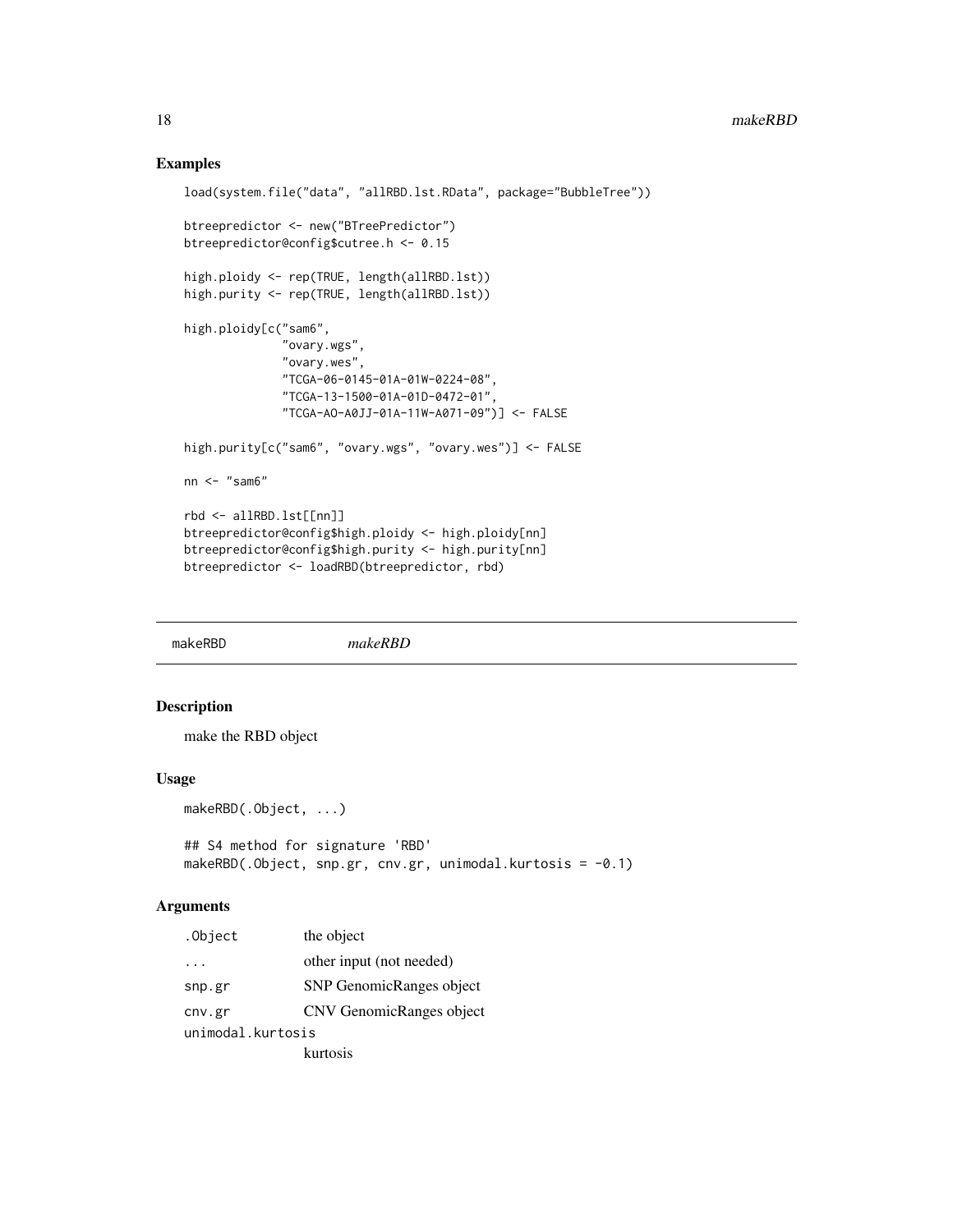#### makeRBD 19

#### Value

RBD object

### Examples

```
# load sample files
load(system.file("data", "cnv.gr.rda", package="BubbleTree"))
load(system.file("data", "snp.gr.rda", package="BubbleTree"))
# load annotations
load(system.file("data", "centromere.dat.rda", package="BubbleTree"))
load(system.file("data", "cyto.gr.rda", package="BubbleTree"))
load(system.file("data", "cancer.genes.minus2.rda", package="BubbleTree"))
load(system.file("data", "vol.genes.rda", package="BubbleTree"))
load(system.file("data", "gene.uni.clean.gr.rda", package="BubbleTree"))
# initialize RBD object
r <- new("RBD", unimodal.kurtosis=-0.1)
# create new RBD object with GenomicRanges objects for SNPs and CNVs
rbd <- makeRBD(r, snp.gr, cnv.gr)
head(rbd)
# create a new prediction
btreepredictor <- new("BTreePredictor", rbd=rbd, max.ploidy=6, prev.grid=seq(0.2,1, by=0.01))
pred <- btpredict(btreepredictor)
# create rbd plot
btreeplotter <- new("BTreePlotter", max.ploidy=5, max.size=10)
btree <- drawBTree(btreeplotter, pred@rbd)
print(btree)
# create rbd.adj plot
btreeplotter <- new("BTreePlotter", branch.col="gray50")
btree <- drawBTree(btreeplotter, pred@rbd.adj)
print(btree)
# create a combined plot with rbd and rbd.adj that shows the arrows indicating change
# THIS IS VERY MESSY WITH CURRENT DATA from Dong
btreeplotter <- new("BTreePlotter", max.ploidy=5, max.size=10)
arrows <- trackBTree(btreeplotter,
                     pred@rbd,
                     pred@rbd.adj,
                     min.srcSize=0.01,
                     min.trtSize=0.01)
btree <- drawBTree(btreeplotter, pred@rbd) + arrows
print(btree)
```
# create a plot with overlays of significant genes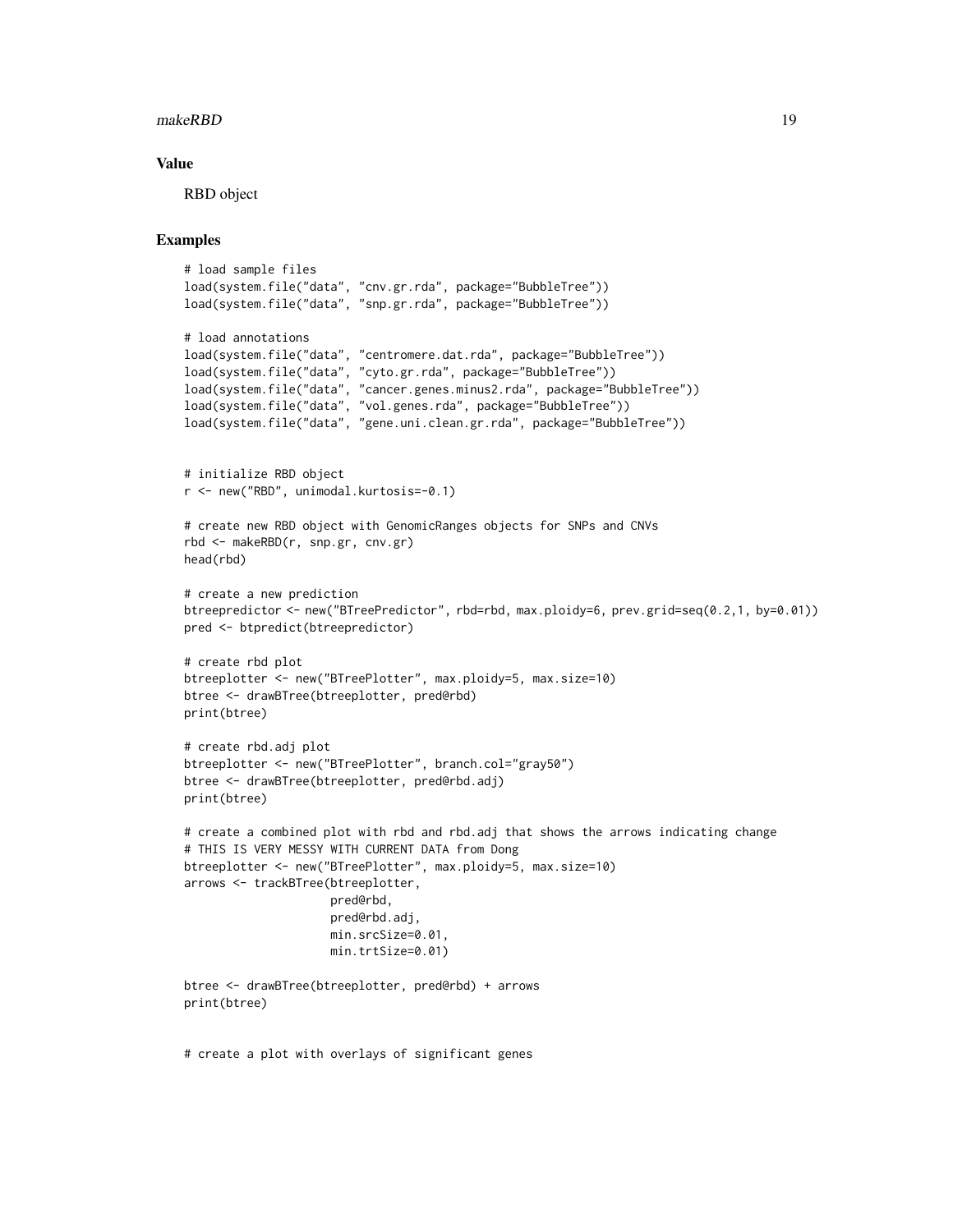```
btreeplotter <- new("BTreePlotter", branch.col="gray50")
annotator <- new("Annotate")
comm <- btcompare(vol.genes, cancer.genes.minus2)
sample.name <- "22_cnv_snv"
btree <- drawBTree(btreeplotter, pred@rbd.adj) +
   ggplot2::labs(title=sprintf("%s (%s)", sample.name, info(pred)))
out <- pred@result$dist %>%
    filter(seg.size > = 0.1) %>%
    arrange(gtools::mixedorder(as.character(seqnames)), start)
ann \leq with(out, {
    annoByGenesAndCyto(annotator,
                       as.character(out$seqnames),
                       as.numeric(out$start),
                       as.numeric(out$end),
                       comm$comm,
                       gene.uni.clean.gr=gene.uni.clean.gr,
                       cyto.gr=cyto.gr)
})
out$cyto <- ann$cyto
out$genes <- ann$ann
btree <- btree + drawFeatures(btreeplotter, out)
print(btree)
# print out purity and ploidy values
info <- info(pred)
cat("\nPurity/Ploidy: ", info, "\n")
```
mergeSnpCnv *mergeSnpCnv*

### Description

merge snp and cnv data

#### Usage

```
mergeSnpCnv(.Object, snp.gr, cnv.gr)
## S4 method for signature 'RBD'
mergeSnpCnv(.Object, snp.gr, cnv.gr)
```
<span id="page-19-0"></span>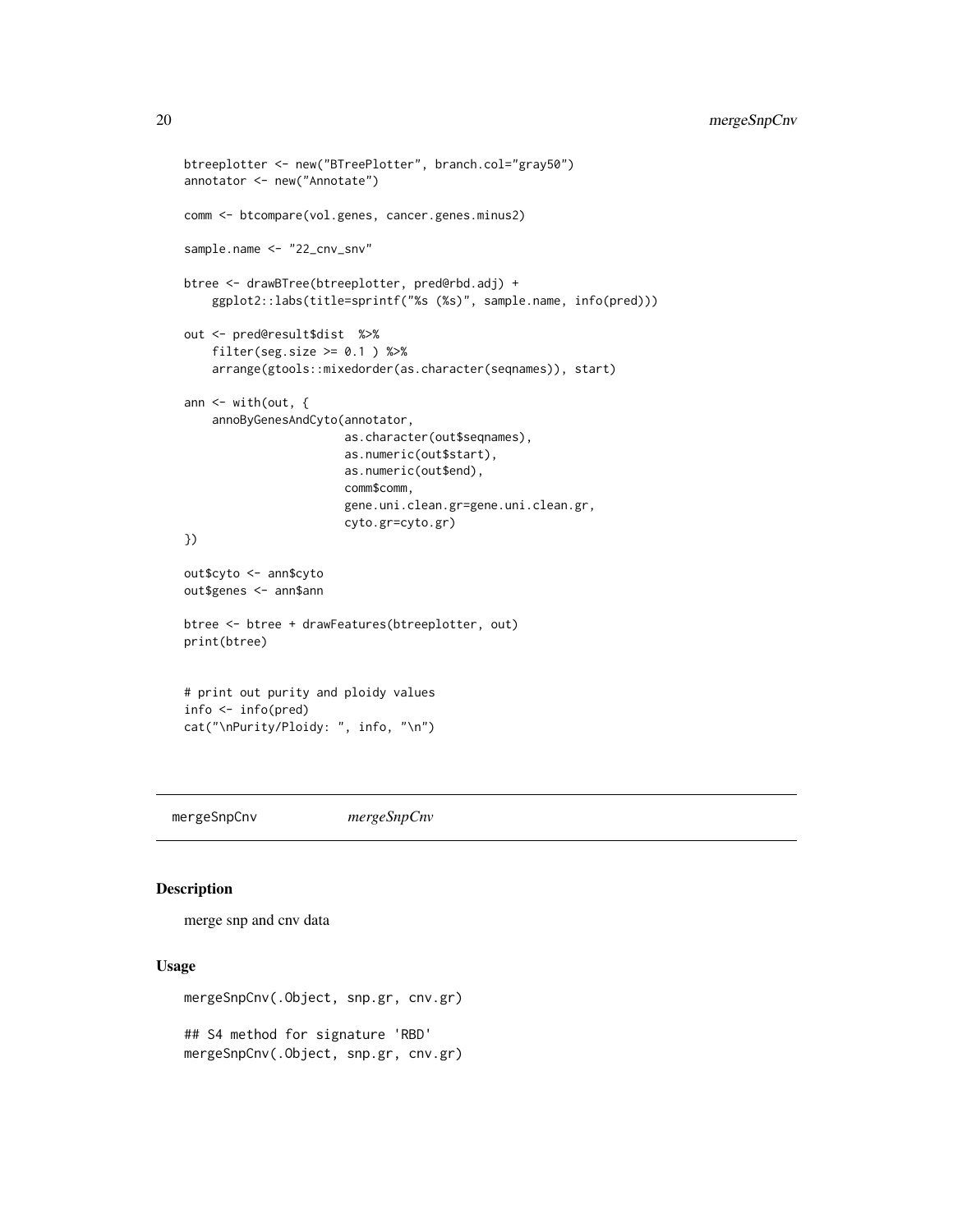#### <span id="page-20-0"></span> $RBD$  21

### Arguments

| .Object | the object               |
|---------|--------------------------|
| snp.gr  | SNP GenomicRanges object |
| cnv.gr  | CNV GenomicRanges object |

### Value

combined, unique list of genes

| <b>RBD</b>          | RBD                |  |
|---------------------|--------------------|--|
| <b>Description</b>  |                    |  |
| <b>RBD</b>          |                    |  |
| <b>Examples</b>     |                    |  |
| $rbd < -new("RBD")$ |                    |  |
|                     |                    |  |
| RscoreTrack         | <b>RscoreTrack</b> |  |

### Description

get the RScore track

### Usage

```
RscoreTrack(.Object, result.dat, gr2, cnv.gr = NULL, min.prev = 0.15,
 ymax = 3, cex = 1.5
```
## S4 method for signature 'TrackPlotter' RscoreTrack(.Object, result.dat, gr2, cnv.gr = NULL, min.prev =  $0.15$ , ymax =  $3$ , cex =  $1.5$ )

### Arguments

| .Object    | the object     |
|------------|----------------|
| result.dat | the results    |
| gr2        | the gr2 object |
| cnv.gr     | cny annotation |
| min.prev   | previous min   |
| ymax       | max y          |
| cex        | the cex        |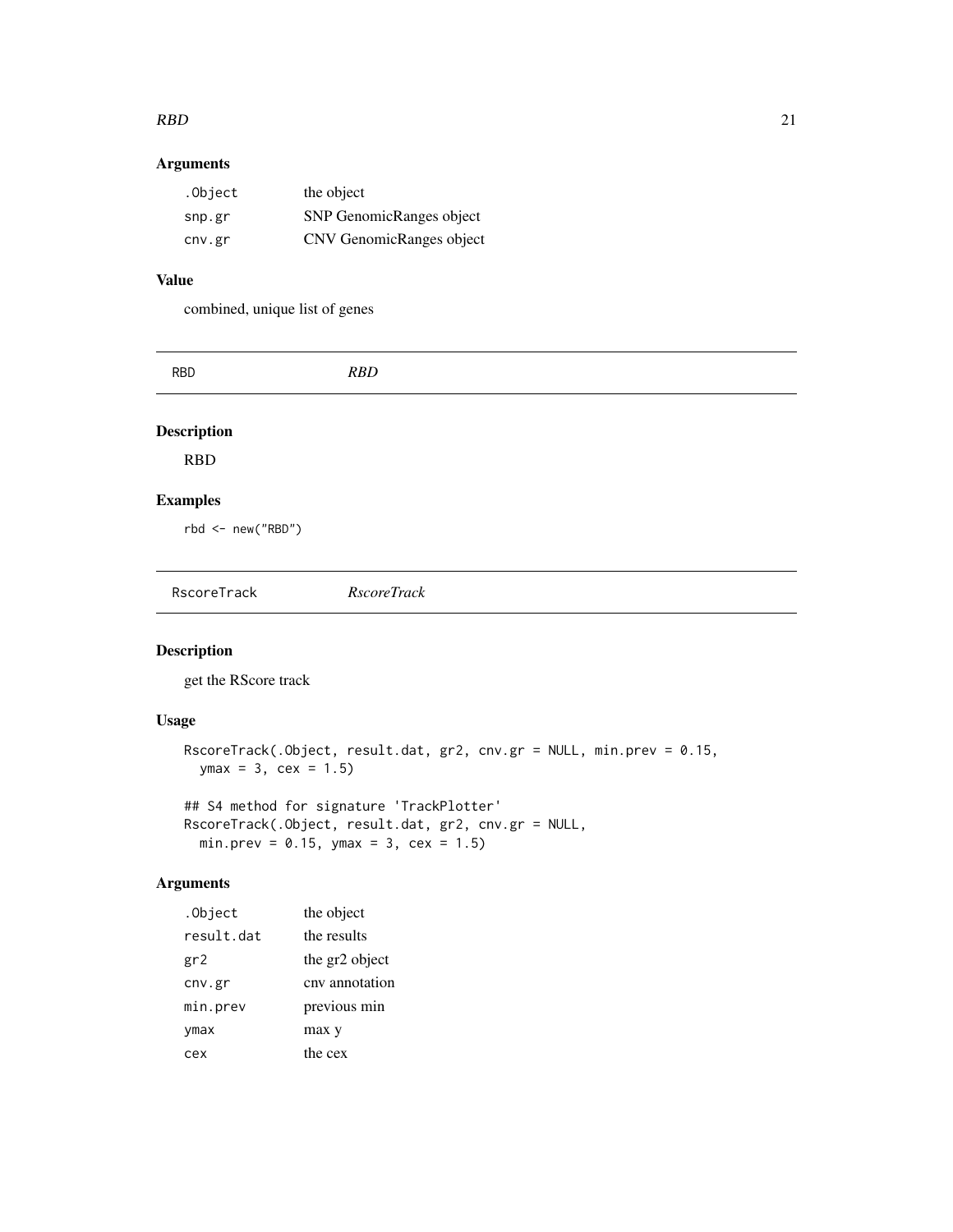### Value

the highlighted RScore track

#### Examples

```
load(system.file("data", "allCall.lst.RData", package="BubbleTree"))
load(system.file("data", "centromere.dat.rda", package="BubbleTree"))
load(system.file("data", "allCNV.lst.RData", package="BubbleTree"))
load(system.file("data", "hg19.seqinfo.rda", package="BubbleTree"))
gr2 = centromere.dat
trackplotter <- new("TrackPlotter")
nn \leq - "sam2"
z <- RscoreTrack(trackplotter, allCall.lst[[nn]]@result, gr2, allCNV.lst[[nn]])
```
saveXLS *saveXLS*

#### Description

saveXLS

#### Usage

```
saveXLS(dat.lst, xls.fn, row.names = FALSE, ...)
```
#### Arguments

| dat lst   | dataframe |
|-----------|-----------|
| xls.fn    | filename  |
| row.names | row names |
|           | misc      |

#### Value

new Excel file

```
load(system.file("data", "allCall.lst.RData", package="BubbleTree"))
all.summary <- plyr::ldply(allCall.lst, function(.Object) {
   purity <- .Object@result$prev[1]
   adj <- .Object@result$ploidy.adj["adj"]
   # when purity is low the calculation result is not reliable
   ploidy \leftarrow (2*adj -2)/purity + 2
```
<span id="page-21-0"></span>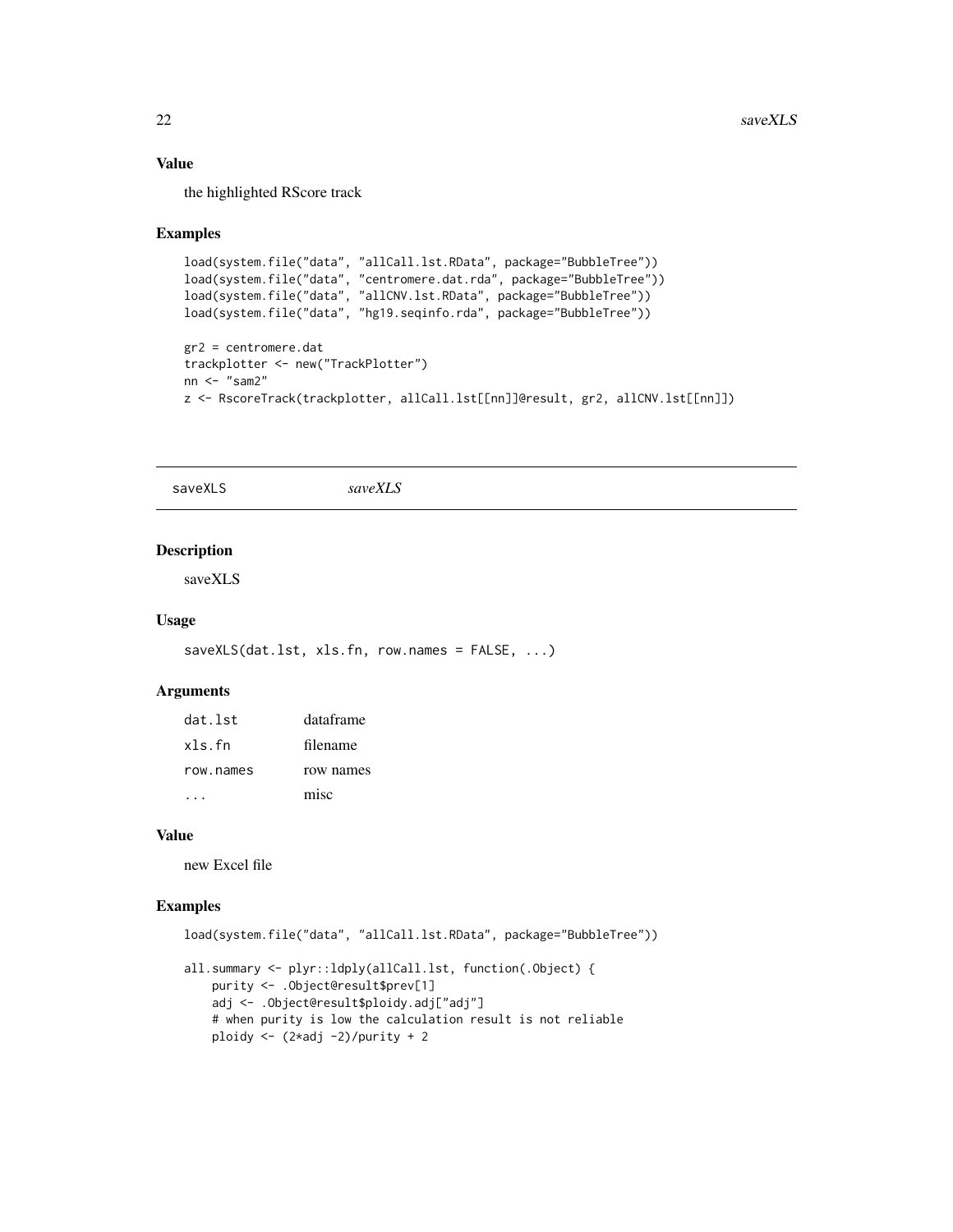```
with(.Object@result,
        return(c(Purity=round(purity,3),
                 Prevalences=paste(round(prev,3), collapse=", "),
                  "Tumor ploidy"=round(ploidy,1))))
}) %>% plyr::rename(c(".id"="Sample"))
xls.filename <- paste("all_summary", "xlsx", sep=".")
saveXLS(list(Summary=all.summary), xls.filename)
```
snp.gr *snp.gr*

### Description

S4 GRanges object containing data on chromosomal locations with seqnames, genomic position, strand, name

### Format

S4

#### Source

internal

trackBTree *trackBTree*

### Description

get the geom\_segment location of the BTree track

#### Usage

```
trackBTree(.Object, rbd1, rbd2, is.matched = FALSE, min.srcSize = 0.5,
 min.trtSize = 0.1, min.overlap = 1e+05)
## S4 method for signature 'BTreePlotter'
trackBTree(.Object, rbd1, rbd2, is.matched = FALSE,
 min.srcSize = 0.5, min.trtSize = 0.1, min.overlap = 1e+05)
```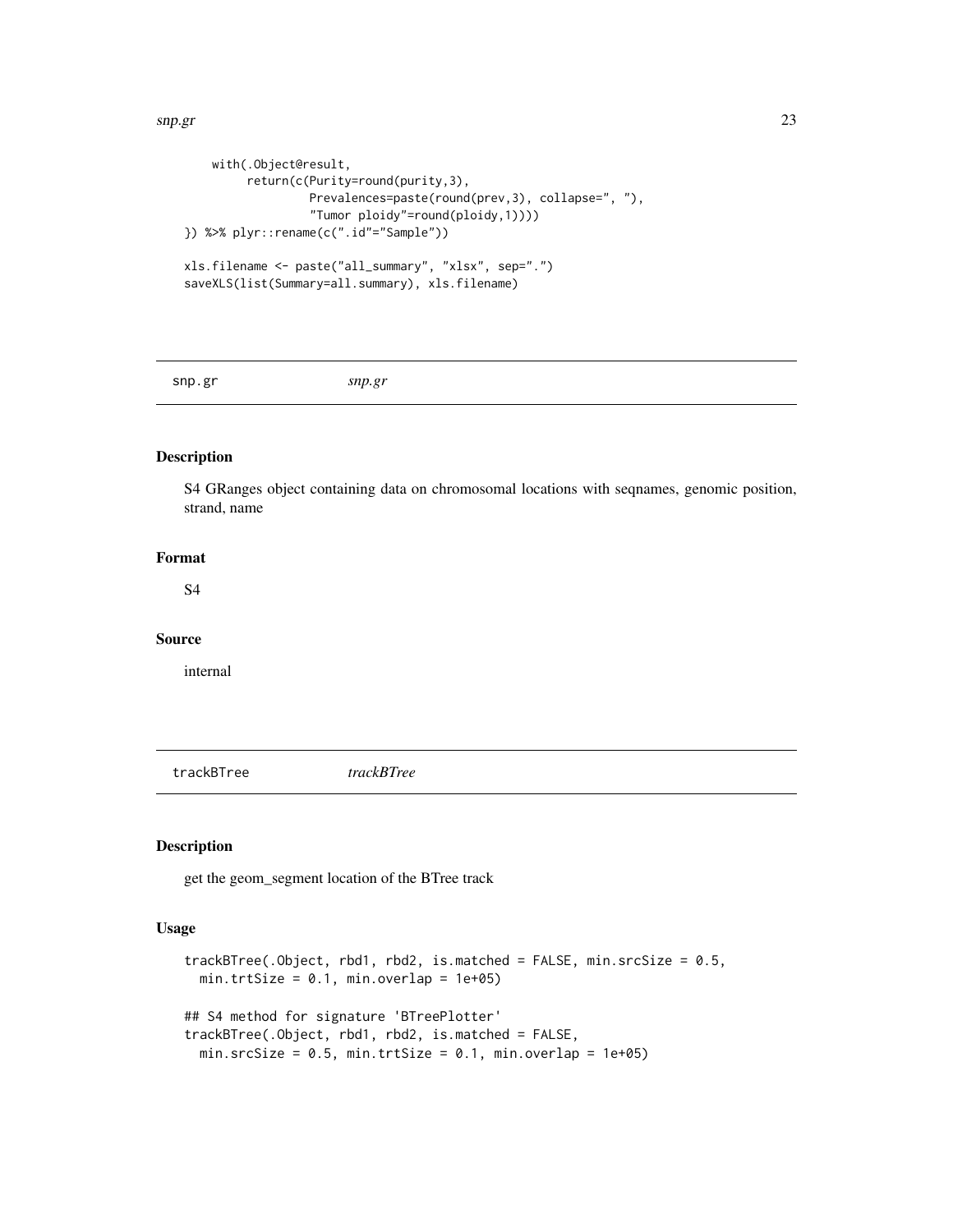### Arguments

| .Object     | the object    |
|-------------|---------------|
| rhd1        | rbd one       |
| rhd2        | rhd two       |
| is matched  | is it matched |
| min.srcSize | min src size  |
| min.trtSize | min trt size  |
| min.overlap | min overlap   |

### Value

geom\_segment location of BTree track

### Examples

```
load(system.file("data", "allCall.lst.RData", package="BubbleTree"))
btreeplotter <- new("BTreePlotter", max.ploidy=5, max.size=10)
nn <- "sam2"
rbd1 <- allCall.lst[[nn]]@rbd
rbd2 <- allCall.lst[[nn]]@rbd.adj
arrows <- trackBTree(btreeplotter, rbd1, rbd2, min.srcSize=0.01,
                    min.trtSize=0.01)
btree <- drawBTree(btreeplotter, rbd1) +
    drawBubbles(btreeplotter, rbd2, "gray80") + arrows
```
TrackPlotter *TrackPlotter*

### Description

**TrackPlotter** 

### Examples

trackplotter <- new("TrackPlotter")

<span id="page-23-0"></span>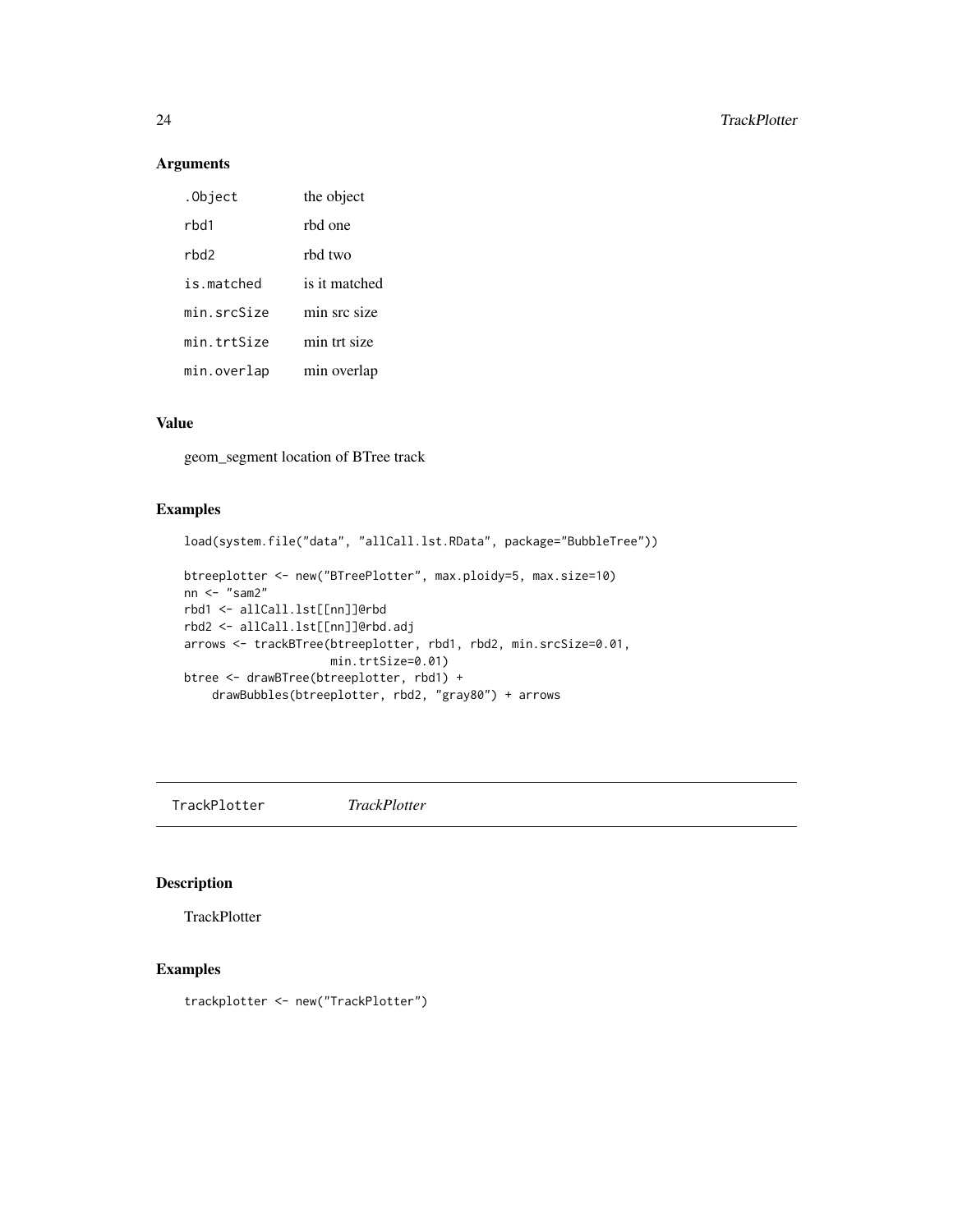<span id="page-24-0"></span>vol.genes *vol.genes*

### Description

A dataset containing a list of known cancer genes.

### Format

list

### Source

internal

xyTrack *xyTrack*

### Description

get the xy track

### Usage

```
xyTrack(.Object, result.dat, gr2, min.prev = 0.15, ymax = 4.3)
## S4 method for signature 'TrackPlotter'
xyTrack(.Object, result.dat, gr2, min.prev = 0.15,
 ymax = 4.3
```
### Arguments

| .Object    | the object       |
|------------|------------------|
| result.dat | result dataframe |
| gr2        | gr2 object       |
| min.prev   | previous min     |
| ymax       | the max y        |

### Value

the highlighted xy track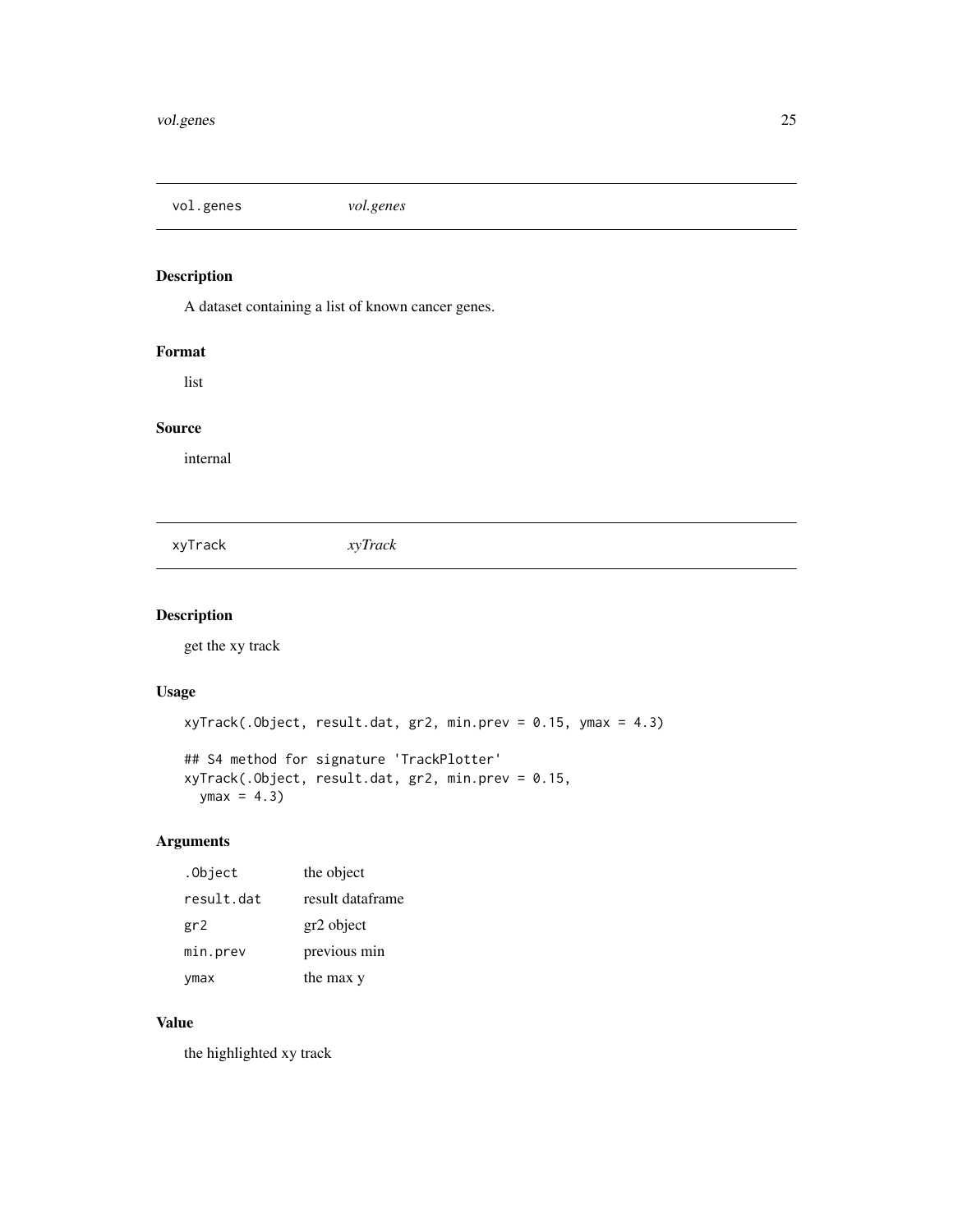```
load(system.file("data", "allCall.lst.RData", package="BubbleTree"))
load(system.file("data", "centromere.dat.rda", package="BubbleTree"))
load(system.file("data", "hg19.seqinfo.rda", package="BubbleTree"))
trackplotter <- new("TrackPlotter")
gr2 = centromere.dat
nn <- "sam2"
ymax <- ifelse(nn %in% c("lung.wgs", "lung.wes"), 9, 4.3)
p1 <- xyTrack(trackplotter,
              result.dat=allCall.lst[[nn]]@result,
             gr2=gr2,
              ymax=ymax) + ggplot2::labs(title=nn)
```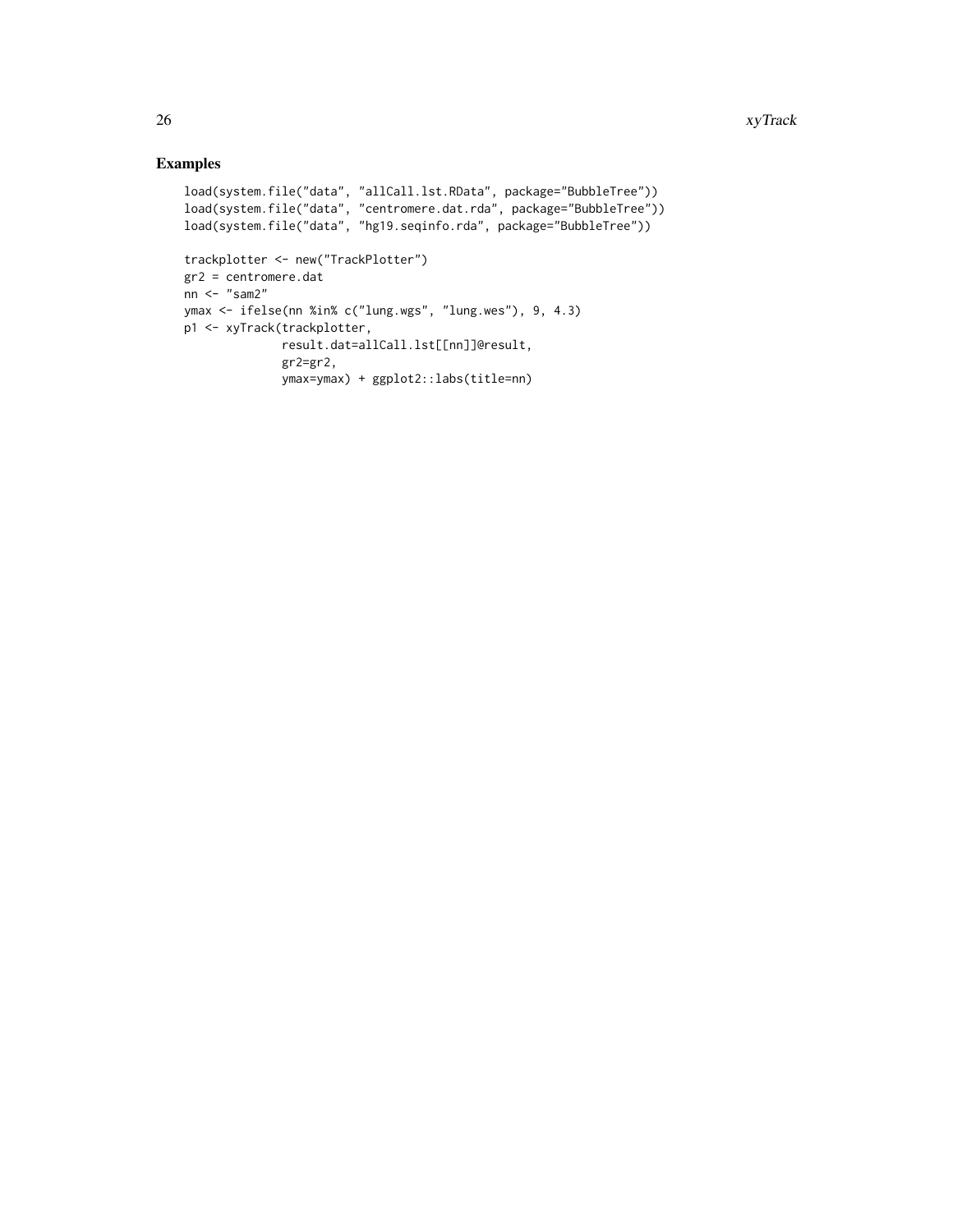# <span id="page-26-0"></span>**Index**

∗ datasets all.somatic.lst, [2](#page-1-0) allCall.lst, [3](#page-2-0) allCNV.lst, [3](#page-2-0) allHetero.lst, [4](#page-3-0) allRBD.lst, [4](#page-3-0) cancer.genes.minus2, [9](#page-8-0) centromere.dat, [9](#page-8-0) cnv.gr, [10](#page-9-0) cyto.gr, [10](#page-9-0) gene.uni.clean.gr, [13](#page-12-0) hg19.seqinfo, [16](#page-15-0) snp.gr, [23](#page-22-0) vol.genes, [25](#page-24-0) all.somatic.lst, [2](#page-1-0) allCall.lst, [3](#page-2-0) allCNV.lst, [3](#page-2-0) allHetero.lst, [4](#page-3-0) allRBD.lst, [4](#page-3-0) annoByGenesAndCyto, [4](#page-3-0) annoByGenesAndCyto,Annotate-method *(*annoByGenesAndCyto*)*, [4](#page-3-0) Annotate, [5](#page-4-0) Annotate-package *(*Annotate*)*, [5](#page-4-0) bafTrack, [6](#page-5-0) bafTrack,TrackPlotter-method *(*bafTrack*)*, [6](#page-5-0) btcompare, [7](#page-6-0) btpredict, [7](#page-6-0) btpredict,BTreePredictor-method *(*btpredict*)*, [7](#page-6-0) BTreePlotter, [8](#page-7-0) BTreePlotter-package *(*BTreePlotter*)*, [8](#page-7-0) BTreePredictor, [9](#page-8-0) BTreePredictor-package *(*BTreePredictor*)*, [9](#page-8-0)

cancer.genes.minus2, [9](#page-8-0)

centromere.dat, [9](#page-8-0) cnv.gr, [10](#page-9-0) cyto.gr, [10](#page-9-0)

drawBTree, [10](#page-9-0) drawBTree,BTreePlotter-method *(*drawBTree*)*, [10](#page-9-0) drawBubbles, [11](#page-10-0) drawBubbles,BTreePlotter-method *(*drawBubbles*)*, [11](#page-10-0) drawFeatures, [12](#page-11-0) drawFeatures,BTreePlotter-method *(*drawFeatures*)*, [12](#page-11-0)

```
gene.uni.clean.gr, 13
getTracks, 14
```
heteroLociTrack, [15](#page-14-0) heteroLociTrack,TrackPlotter-method *(*heteroLociTrack*)*, [15](#page-14-0) hg19.seqinfo, [16](#page-15-0)

info, [16](#page-15-0) info,BTreePredictor-method *(*info*)*, [16](#page-15-0)

loadRBD, [17](#page-16-0) loadRBD,BTreePredictor-method *(*loadRBD*)*, [17](#page-16-0)

makeRBD, [18](#page-17-0) makeRBD,RBD-method *(*makeRBD*)*, [18](#page-17-0) mergeSnpCnv, [20](#page-19-0) mergeSnpCnv,RBD-method *(*mergeSnpCnv*)*, [20](#page-19-0)

RBD, [21](#page-20-0) RBD-package *(*RBD*)*, [21](#page-20-0) RscoreTrack, [21](#page-20-0) RscoreTrack,TrackPlotter-method *(*RscoreTrack*)*, [21](#page-20-0)

saveXLS, [22](#page-21-0)